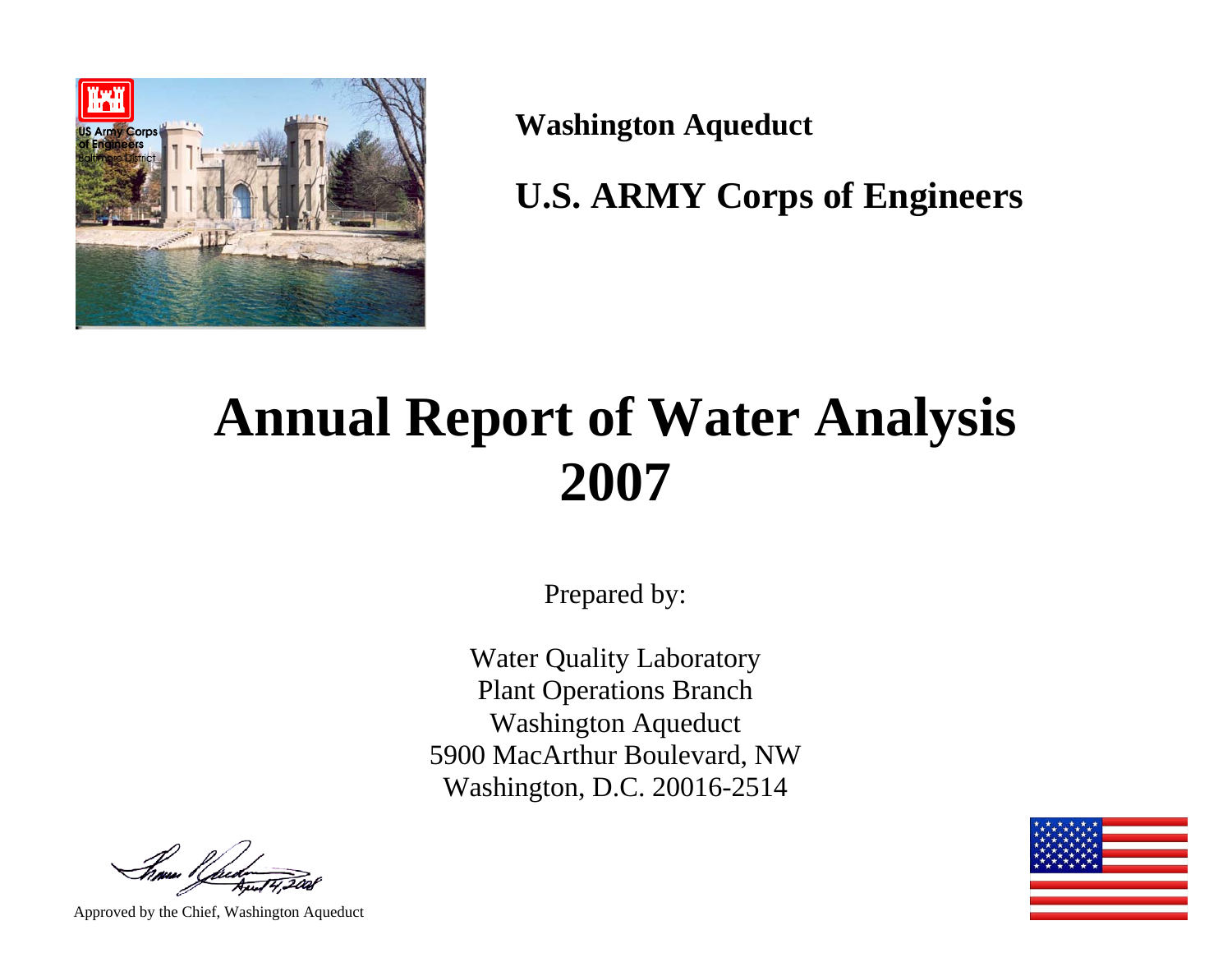

# **Potomac River Raw Water Supply**

| <b>Miscellaneous Physical Parameters</b><br>Inorganic lons<br><b>Microorganisms</b> |            |                         |              |                             |                                        |                        |                |                         |                        |                    |                   |                        |                |                         |                          |                        |                        |                                  |                          |                        |                        |                          |            |                        |                        |                               |                 |                         |
|-------------------------------------------------------------------------------------|------------|-------------------------|--------------|-----------------------------|----------------------------------------|------------------------|----------------|-------------------------|------------------------|--------------------|-------------------|------------------------|----------------|-------------------------|--------------------------|------------------------|------------------------|----------------------------------|--------------------------|------------------------|------------------------|--------------------------|------------|------------------------|------------------------|-------------------------------|-----------------|-------------------------|
|                                                                                     | 玉          | <b>ALKALINITY</b>       | CONDUCTIVITY | <b>SOLLIDS</b><br>DISSOLVED | SUSPENDED SOLIDS                       | <b>TEMPERATURE</b>     | TOTAL HARDNESS | TOTAL ORG. CARBON       | TOTAL SOLIDS           | TURBIDITY          | TOTAL AMMONIA     | <b>BROMIDE</b>         | CHLORIDE       | <b>FLUORIDE</b>         | loping                   | <b>NITRATE</b>         | <b>NITRITE</b>         | <b>ORTHOPHOSPHATE as<br/>PO4</b> | PERCHLORATE              | <b>SULFATE</b>         | ALGAE COUNT            | <b>TOTAL COLIFORM</b>    | E.COL      |                        | GIARDIA                | <b>CRYPTOSPORIDIUM</b>        | VIRUS           |                         |
|                                                                                     |            | ppm                     | uS/cm        | ppm                         | ppm                                    | F.                     | ppm            | ppm                     | ppm                    | NTU                | ppm               | ppm                    | ppm            | ppm                     | ppb                      | ppm                    | ppm                    | ppm                              | ppb                      | ppm                    | org/mL                 | MPN/100ml                | MPN/100mL  |                        | cysts/L                | oocysts/L                     | <b>MPN/100L</b> |                         |
| Jan                                                                                 | 7.9        | 77                      | 285          | 187                         | $\overline{7}$                         | 45                     | 109            | 2.21                    | 194                    | 13                 | <b>ND</b>         | <b>ND</b>              | 21             | 0.09                    | 4.4                      | 2.26                   | <b>ND</b>              | 0.09                             | <b>ND</b>                | 23                     | 232                    | 4093                     | 184        |                        | <b>ND</b>              | <b>ND</b>                     | 10.6            |                         |
| Feb                                                                                 | 8.2        | 92                      | 366          | 222                         | 5                                      | 39                     | 132            | 2.58                    | 227                    | 17                 | 0.05              | <b>ND</b>              | 50             | 0.14                    | ---                      | 2.29                   | <b>ND</b>              | 0.12                             | <b>ND</b>                | 29                     | 197                    | 5999                     | 41         |                        | <b>ND</b>              | <b>ND</b>                     | ---             |                         |
| Mar                                                                                 | 7.4        | 62                      | 270          | 141                         | 21                                     | 50                     | 88             | 3.07                    | 162                    | 26                 | 0.07              | <b>ND</b>              | 23             | 0.08                    | ---                      | 1.84                   | <b>ND</b>              | 0.08                             | <b>ND</b>                | 21                     | 200                    | 3697                     | 136        |                        | <b>ND</b>              | <b>ND</b>                     | ---             |                         |
| Apr                                                                                 | 7.7        | 70                      | 293          | 181                         | 14                                     | 55                     | 96             | 3.09                    | 195                    | 46                 | <b>ND</b>         | <b>ND</b>              | 19             | 0.08                    | 4.7                      | 1.65                   | 0.02                   | 0.33                             | <b>ND</b>                | 22                     | 208                    | 4286                     | 326        |                        | <b>ND</b>              | <b>ND</b>                     | ---             |                         |
| May                                                                                 | 7.9        | 97                      | 338          | 173                         | 13                                     | 69                     | 126            | 2.39                    | 186                    | 5                  | <b>ND</b>         | <b>ND</b>              | 24             | 0.10                    | $\hspace{0.05cm} \cdots$ | 1.61                   | ND                     | 0.11                             | <b>ND</b>                | 30                     | 156                    | 3205                     |            | 15                     | <b>ND</b>              | <b>ND</b>                     | 1.1             |                         |
| Jun                                                                                 | 7.9        | 105                     | 348          | 212                         | $\overline{7}$                         | 79                     | 134            | 2.63                    | 219                    | 4                  | <b>ND</b>         | <b>ND</b>              | 24             | 0.13                    | ---                      | 1.02                   | 0.02                   | 0.15                             | <b>ND</b>                | 33                     | 184                    | 8323                     |            | 75                     | <b>ND</b>              | <b>ND</b>                     | ---             |                         |
| Jul                                                                                 | 8.2        | 106                     | 371          | 246                         | 11                                     | 81                     | 140            | 3.11                    | 257                    | $\overline{2}$     | <b>ND</b>         | <b>ND</b>              | 26             | 0.14                    | 4.8                      | 0.43                   | <b>ND</b>              | 0.05                             | ND                       | 40                     | 201                    | 8915                     |            | 6                      | <b>ND</b>              | <b>ND</b>                     | ---             |                         |
| Aug                                                                                 | 8.2        | 100                     | 394          | 226                         | $\mathbf{3}$                           | 80                     | 145            | 3.53                    | 229                    | 4                  | 0.05              | <b>ND</b>              | 28             | 0.15                    | ---                      | 0.43                   | <b>ND</b>              | 0.13                             | 1.8                      | 51                     | 299                    | 8838                     |            | 32                     | <b>ND</b>              | <b>ND</b>                     | ---             |                         |
| Sep                                                                                 | 8.4        | 97                      | 348          | 226                         | $\mathbf 0$                            | 76                     | 137            | 3.28                    | 226                    | $\overline{2}$     | <b>ND</b>         | <b>ND</b>              | 25             | 0.15                    | ---                      | 0.42                   | <b>ND</b>              | 0.33                             | <b>ND</b>                | 40                     | 224                    | 3337                     | 30         |                        | <b>ND</b>              | <b>ND</b>                     | 3.5             |                         |
| Oct                                                                                 | 8.3        | 109                     | 423          | 243                         | $\overline{1}$                         | 68                     | 152            | 4.24                    | 244                    | $\overline{2}$     | <b>ND</b>         | <b>ND</b>              | 31             | 0.16                    | 5.0                      | 0.42                   | <b>ND</b>              | 0.08                             | 2.4                      | 53                     | 138                    | 4678                     |            | 92                     | <b>ND</b>              | <b>ND</b>                     | ---             |                         |
| Nov<br>Dec                                                                          | 8.3<br>8.0 | 121<br>90               | 423<br>386   | 237<br>222                  | $\mathbf 0$<br>$\overline{\mathbf{4}}$ | 54<br>44               | 166<br>146     | 3.40<br>3.46            | 237<br>226             | $\mathbf{1}$<br>18 | <b>ND</b><br>0.05 | <b>ND</b><br><b>ND</b> | 29<br>34       | 0.13<br>0.13            | ---<br>---               | 1.14<br>1.99           | <b>ND</b><br><b>ND</b> | 0.08<br>0.10                     | 0.7<br><b>ND</b>         | 49<br>36               | 128<br>363             | 441<br>2189              | 24<br>365  |                        | <b>ND</b><br><b>ND</b> | <b>ND</b><br><b>ND</b>        | ---<br>161.6    |                         |
|                                                                                     | 8.0        | 94                      | 354          | 210                         | $\overline{7}$                         |                        |                | 3.08                    |                        | 12                 | <b>ND</b>         | <b>ND</b>              | 28             |                         | 4.7                      |                        | <b>ND</b>              | 0.14                             | <b>ND</b>                | 35                     | 211                    | 4833                     | 111        |                        | <b>ND</b>              | <b>ND</b>                     | 44.2            |                         |
| Avg<br>Max                                                                          | 8.4        | 121                     | 423          | 246                         | 21                                     | 61<br>81               | 131<br>166     | 4.24                    | 217<br>257             | 46                 | 0.07              | <b>ND</b>              | 50             | 0.12<br>0.16            | 5.0                      | 1.29<br>2.29           | 0.02                   | 0.33                             | 2.4                      | 53                     | 363                    | 8915                     | 365        |                        | <b>ND</b>              | <b>ND</b>                     | 161.6           |                         |
| Min                                                                                 | 7.4        | 62                      | 270          | 141                         | $\mathbf{0}$                           | 39                     | 88             | 2.21                    | 162                    | $\overline{1}$     | <b>ND</b>         | <b>ND</b>              | 19             | 0.08                    | 4.4                      | 0.42                   | <b>ND</b>              | 0.05                             | <b>ND</b>                | 21                     | 128                    | 441                      |            | 6                      | <b>ND</b>              | <b>ND</b>                     | 1.1             |                         |
|                                                                                     |            |                         |              |                             |                                        |                        |                |                         |                        |                    |                   |                        |                |                         |                          | <b>Metals</b>          |                        |                                  |                          |                        |                        |                          |            |                        |                        |                               |                 |                         |
|                                                                                     | ALUMINUM   | ANTIMONY                | ARSENIC      | BARIUM                      | <b>BERYLLIUM</b>                       | CADMIUM                | CALCIUM        | CHROMIUM                | <b>COBALT</b>          | COPPER             | <b>IRON</b>       | LEAD                   | LITHIUM        | MAGNESIUM               | MANGANESE                | <b>MERCURY</b>         | <b>MOLYBDENUM</b>      | <b>NICKEL</b>                    | POTASSIUM                | SELENIUM               | <b>SILVER</b>          | <b>SODIUM</b>            | STRONTIUM  | THALLIUM               | THORIUM                | <b>URANIUM</b>                | <b>VANADIUM</b> | ZINC                    |
|                                                                                     | ppb        | ppb                     | ppb          | ppb                         | ppb                                    | ppb                    | ppm            | ppb                     | ppb                    | ppb                | ppb               | ppb                    | ppb            | ppm                     | ppb                      | ppb                    | ppb                    | ppb                              | ppm                      | ppb                    | ppb                    | ppm                      | ppb        | ppb                    | ppb                    | ppb                           | ppb             | ppb                     |
| Jan                                                                                 | 671        | <b>ND</b>               | 0.5          | 28.9                        | <b>ND</b>                              | <b>ND</b>              | 31             | 0.6                     | <b>ND</b>              | 2.9                | 346               | <b>ND</b>              | $1.3$          | $\overline{7}$          | 31                       | <b>ND</b>              | <b>ND</b>              | 1.6                              | 2.1                      | <b>ND</b>              | <b>ND</b>              | 14.0                     | 107        | <b>ND</b>              | <b>ND</b>              | <b>ND</b>                     | 1.0             | $\overline{2.7}$        |
| Feb                                                                                 | 354        | <b>ND</b>               | <b>ND</b>    | 31.0                        | <b>ND</b>                              | <b>ND</b>              | 37             | <b>ND</b>               | <b>ND</b>              | 1.6                | 113               | ND                     | $2.4\,$        | 4                       | 29                       | <b>ND</b>              | 0.8                    | 1.7                              | $\overline{\phantom{a}}$ | <b>ND</b>              | <b>ND</b>              | --                       | 191        | <b>ND</b>              | <b>ND</b>              | <b>ND</b>                     | <b>ND</b>       | 2.6                     |
| Mar                                                                                 | 687        | <b>ND</b>               | 0.6          | 37.6                        | <b>ND</b>                              | <b>ND</b>              | 24             | 1.0                     | 0.7                    | 2.5                | 818               | 1.0                    | 2.3            | $\overline{7}$          | 49                       | <b>ND</b>              | <b>ND</b>              | 2.7                              | $\overline{\phantom{a}}$ | <b>ND</b>              | <b>ND</b>              | $\hspace{0.05cm} \cdots$ | 100        | <b>ND</b>              | <b>ND</b>              | <b>ND</b>                     | $1.2$           | 5.4                     |
| Apr                                                                                 | 195        | <b>ND</b>               | <b>ND</b>    | 33.2                        | <b>ND</b>                              | <b>ND</b>              | 28             | 1.7                     | <b>ND</b>              | $1.2$              | 137               | <b>ND</b>              | 2.0            | 6                       | 58                       | <b>ND</b>              | 0.6                    | 1.6                              | 2.0                      | <b>ND</b>              | <b>ND</b>              | 9.3                      | 149        | <b>ND</b>              | <b>ND</b>              | <b>ND</b>                     | 1.0             | 2.0                     |
| May                                                                                 | 144        | <b>ND</b>               | ND           | 40.3                        | <b>ND</b>                              | <b>ND</b>              | 36             | <b>ND</b>               | ND                     | $2.2\,$            | 191               | 0.5                    | 2.0            | 9                       | 57                       | ND                     | $0.5\,$                | 1.7                              | $\hspace{0.05cm} \cdots$ | ND                     | ND                     | ---                      | 154        | ND                     | ND                     | <b>ND</b>                     | 0.9             | 3.1                     |
| Jun                                                                                 | 758        | <b>ND</b>               | 0.9          | 52.7                        | <b>ND</b>                              | <b>ND</b>              | 37             | 0.9                     | 0.7                    | 3.7                | 605               | 0.7                    | 3.3            | 10                      | 150                      | <b>ND</b>              | 0.7                    | 2.9                              | $\overline{\phantom{a}}$ | <b>ND</b>              | <b>ND</b>              | $\hspace{0.05cm} \cdots$ | 219        | <b>ND</b>              | <b>ND</b>              | <b>ND</b>                     | 1.6             | 5.0                     |
| Jul                                                                                 | 211        | <b>ND</b>               | 0.8          | 47.5                        | <b>ND</b>                              | <b>ND</b>              | 36             | <b>ND</b>               | <b>ND</b>              | 2.3                | 121               | <b>ND</b>              | 4.2            | 12                      | 58                       | <b>ND</b>              | 1.6                    | $2.2\,$                          | 2.9                      | <b>ND</b>              | <b>ND</b>              | 15.0                     | 249        | <b>ND</b>              | <b>ND</b>              | <b>ND</b>                     | $1.2$           | $1.7$                   |
| Aug                                                                                 | 198        | <b>ND</b>               | 1.0          | 44.5                        | <b>ND</b>                              | <b>ND</b>              | 39             | <b>ND</b>               | <b>ND</b>              | 3.0                | 103               | <b>ND</b>              | 3.3            | 12                      | 127                      | <b>ND</b>              | 1.7                    | 2.2                              | $\ldots$                 | <b>ND</b>              | <b>ND</b>              | $\hspace{0.05cm} \cdots$ | 227        | <b>ND</b>              | <b>ND</b>              | <b>ND</b>                     | 1.5<br>1.6      | 2.0<br>$\overline{2.2}$ |
| Sep<br>Oct                                                                          | 264<br>351 | <b>ND</b><br><b>ND</b>  | 1.1          | 40.7                        | <b>ND</b><br><b>ND</b>                 | <b>ND</b><br><b>ND</b> | 36             | <b>ND</b>               | <b>ND</b><br><b>ND</b> | 2.0<br>1.7         | 80                | <b>ND</b>              | 3.7<br>$5.4\,$ | 12<br>14                | 131<br>28                | <b>ND</b><br><b>ND</b> | 1.6<br>1.9             | 1.9                              | $\overline{\phantom{a}}$ | <b>ND</b>              | <b>ND</b><br><b>ND</b> | ---<br>23.0              | 210        | <b>ND</b><br><b>ND</b> | <b>ND</b><br><b>ND</b> | <b>ND</b><br><b>ND</b>        | 1.5             | 1.6                     |
| Nov                                                                                 | 2389       | <b>ND</b>               | 0.8<br>0.7   | 45.7<br>63.8                | <b>ND</b>                              | <b>ND</b>              | 38<br>48       | 2.2                     | <b>ND</b>              | 2.6                | 47<br>126         | <b>ND</b>              | $7.5\,$        | 11                      | 34                       | <b>ND</b>              | 1.9                    | 1.9<br>3.0                       | 4.3<br>---               | <b>ND</b><br><b>ND</b> | <b>ND</b>              | ---                      | 272<br>311 | <b>ND</b>              | <b>ND</b>              | <b>ND</b>                     | 1.4             | 58.0                    |
| Dec                                                                                 | 382        | <b>ND</b>               | <b>ND</b>    | 39.7                        | <b>ND</b>                              | <b>ND</b>              | 43             | 1.4<br><b>ND</b>        | <b>ND</b>              | 2.0                | 70                | $1.2$<br><b>ND</b>     | 2.9            | 10                      | 35                       | <b>ND</b>              | $1.3$                  | 2.1                              | $\overline{\phantom{a}}$ | <b>ND</b>              | <b>ND</b>              | ---                      | 238        | <b>ND</b>              | <b>ND</b>              | <b>ND</b>                     | <b>ND</b>       | 5.04                    |
| Avg                                                                                 | 550        | <b>ND</b>               | 0.5          | 42.1                        | <b>ND</b>                              | <b>ND</b>              | 36             | 0.7                     | <b>ND</b>              | 2.3                | 230               | <b>ND</b>              | 3.4            | 10                      | 65                       | <b>ND</b>              | 1.0                    | 2.1                              | 2.8                      | <b>ND</b>              | <b>ND</b>              | 15.3                     | 202        | <b>ND</b>              | <b>ND</b>              | <b>ND</b>                     | 1.1             | 7.6                     |
| Max                                                                                 | 2389       | <b>ND</b>               | $1.1$        | 63.8                        | <b>ND</b>                              | <b>ND</b>              | 48             | $2.2\,$                 | 0.7                    | 3.7                | 818               | $1.2$                  | 7.5            | 14                      | 150                      | <b>ND</b>              | 1.9                    | 3.0                              | 4.3                      | <b>ND</b>              | <b>ND</b>              | 23.0                     | 311        | <b>ND</b>              | <b>ND</b>              | <b>ND</b>                     | 1.6             | 58.0                    |
| Min                                                                                 | 144        | <b>ND</b>               | <b>ND</b>    | 28.9                        | <b>ND</b>                              | <b>ND</b>              | 24             | <b>ND</b>               | <b>ND</b>              | $1.2$              | 47                | <b>ND</b>              | 1.3            | $\overline{\mathbf{4}}$ | 28                       | <b>ND</b>              | <b>ND</b>              | 1.6                              | 2.0                      | <b>ND</b>              | <b>ND</b>              | 9.3                      | 100        | <b>ND</b>              | <b>ND</b>              | <b>ND</b>                     | <b>ND</b>       | 1.6                     |
|                                                                                     |            | ppb = Parts Per Billion |              |                             |                                        |                        |                | ppm = Parts Per Million |                        |                    |                   |                        |                |                         |                          |                        |                        |                                  |                          | ND = Not Detected      |                        |                          |            |                        |                        | "----" = No Analysis Required |                 |                         |
|                                                                                     |            |                         |              |                             |                                        |                        |                |                         |                        |                    |                   |                        |                |                         |                          |                        |                        |                                  |                          |                        |                        |                          |            |                        |                        |                               |                 |                         |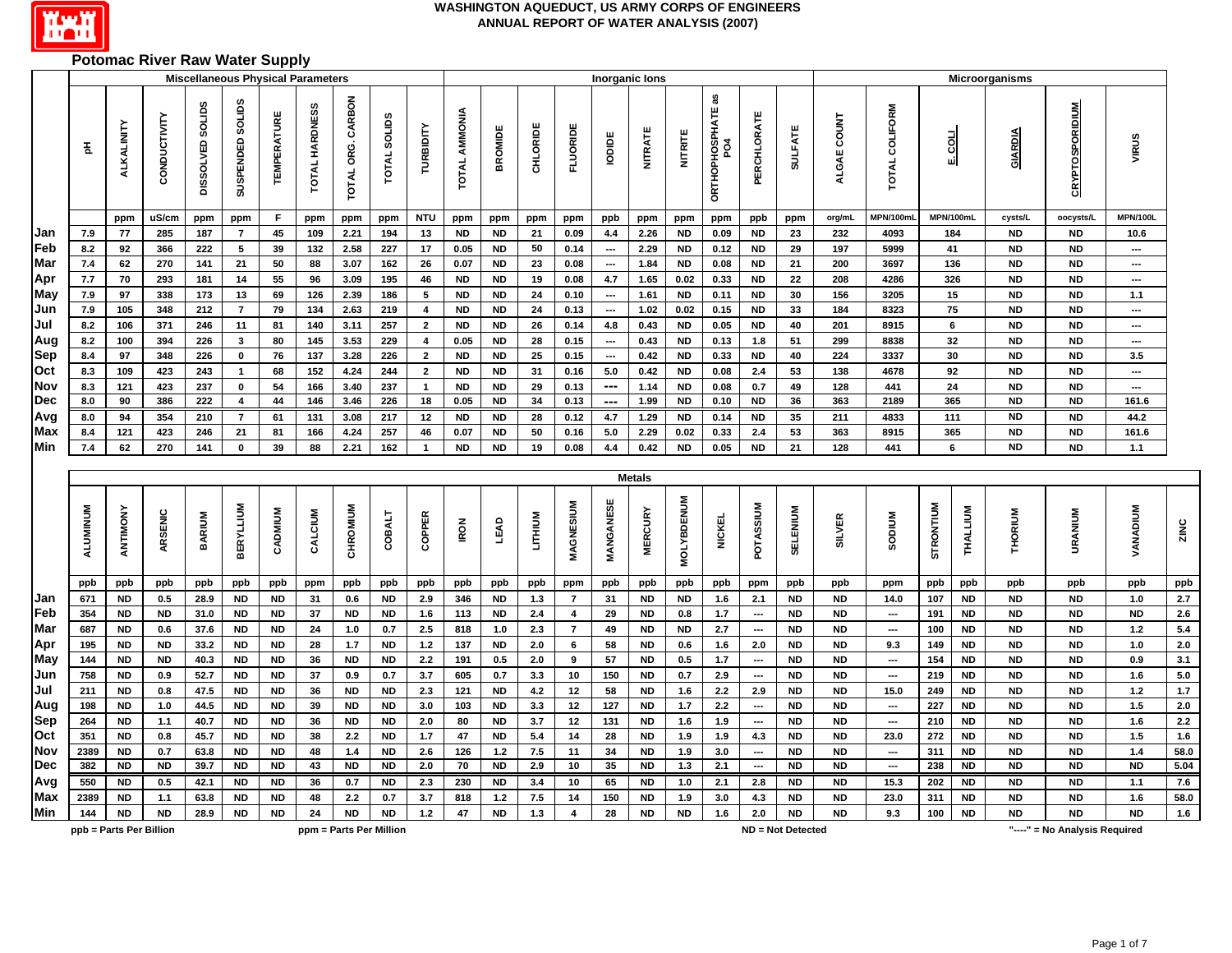

|                                                                                                 |                      |           |                          |                          |                          | Inorganic lons           |                                                        |                          |                        |                |                          |           |           |               |                         |                          |                          |           |                          |        |            |           |                          | <b>Metals</b>            |                          |                |                          |                          |                          |           |                          |                          |           |                               |                          |                          |                          |           |
|-------------------------------------------------------------------------------------------------|----------------------|-----------|--------------------------|--------------------------|--------------------------|--------------------------|--------------------------------------------------------|--------------------------|------------------------|----------------|--------------------------|-----------|-----------|---------------|-------------------------|--------------------------|--------------------------|-----------|--------------------------|--------|------------|-----------|--------------------------|--------------------------|--------------------------|----------------|--------------------------|--------------------------|--------------------------|-----------|--------------------------|--------------------------|-----------|-------------------------------|--------------------------|--------------------------|--------------------------|-----------|
|                                                                                                 | <b>TOTAL AMMONIA</b> | BROMIDE   | CHLORIDE                 | <b>FLUORIDE</b>          | <b>Barda</b>             | <b>NITRATE</b>           |                                                        | OR THOPHOSPHATE as PO4   | PERCHLORA <sup>-</sup> | <b>SULFATE</b> | ALUMINUM                 | ANTIMONY  | ARSENIC   | <b>BARIUM</b> | <b>BERYLLIUM</b>        | CADMIUM                  | CALCIUM                  | CHROMIUM  | <b>COBALT</b>            | COPPER | <b>RON</b> | LEAD      | LITHIUM                  | MAGNESIUM                | <b>MANGANESE</b>         | <b>MERCURY</b> | <b>MOLYBDENUM</b>        | <b>NICKEL</b>            | POTASSI                  | SELENIUM  | <b>SILVER</b>            | <b>NUIDES</b>            | STRONTIUM | THALLIUM                      | <b>THORIUM</b>           | URANIUM                  | <b>VANADIUM</b>          |           |
| MCL*                                                                                            |                      |           |                          | $\overline{\mathbf{4}}$  |                          | 10                       | $\overline{1}$                                         |                          |                        |                |                          | 6         | 10        | 2000          | $\overline{\mathbf{4}}$ | 5                        |                          | 100       |                          |        |            |           |                          |                          |                          | $\overline{2}$ |                          |                          |                          | 50        |                          |                          |           | $\overline{\mathbf{2}}$       |                          |                          |                          |           |
|                                                                                                 |                      |           |                          |                          |                          |                          |                                                        |                          |                        |                |                          |           |           |               |                         |                          |                          |           |                          |        |            |           |                          |                          |                          |                |                          |                          |                          |           |                          |                          |           |                               |                          |                          |                          |           |
|                                                                                                 | ppm                  | ppm       | ppm                      | ppm                      | ppb                      | ppm                      | Dalecarlia Water Treatment Plant Finished Water<br>ppm | ppm                      | ppb                    | ppm            | ppb                      | ppb       | ppb       | ppb           | ppb                     | ppb                      | ppm                      | ppb       | ppb                      | ppb    | ppb        | ppb       | ppb                      | ppm                      | ppb                      | ppb            | ppb                      | ppb                      | ppm                      | ppb       | ppb                      | ppm                      | ppb       | ppb                           | ppb                      | ppb                      | ppb                      | ppb       |
| Jan                                                                                             | 0.78                 | ND        | 23                       | 0.79                     | 7.8                      | 2.20                     | <b>ND</b>                                              | 2.46                     | <b>ND</b>              | 40             | 36                       | <b>ND</b> | <b>ND</b> | 26            | <b>ND</b>               | <b>ND</b>                | 39                       | 0.9       | <b>ND</b>                | 0.8    | 7.7        | <b>ND</b> | 1.9                      | 8                        | 0.7                      | <b>ND</b>      | <b>ND</b>                | 1.4                      | 2.2                      | <b>ND</b> | ND                       | 14.0                     | 106       | <b>ND</b>                     | <b>ND</b>                | ND                       | <b>ND</b>                | 0.8       |
| Feb                                                                                             | 0.79                 | ND        | 41                       | 0.74                     | $\hspace{0.05cm}$        | 2.51                     | <b>ND</b>                                              | 2.58                     | <b>ND</b>              | 44             | 28                       | <b>ND</b> | <b>ND</b> | 32            | ND                      | <b>ND</b>                | 42                       | 1.7       | <b>ND</b>                | 3.0    | <b>ND</b>  | <b>ND</b> | 1.8                      | 10                       | 0.5                      | <b>ND</b>      | 0.8                      | 1.8                      | $\overline{\phantom{a}}$ | <b>ND</b> | <b>ND</b>                | $\sim$                   | 195       | ND                            | <b>ND</b>                | <b>ND</b>                | 0.6                      | 3.4       |
| Mar                                                                                             | 0.74                 | ND        | 34                       | 0.50                     | $\sim$                   | 1.80                     | <b>ND</b>                                              | 2.44                     | <b>ND</b>              | 38             | 50                       | <b>ND</b> | <b>ND</b> | 30            | ND                      | <b>ND</b>                | 32                       | 0.7       | <b>ND</b>                | 0.6    | 13.7       | <b>ND</b> | 1.7                      | $\overline{7}$           | 0.9                      | <b>ND</b>      | <b>ND</b>                | 1.7                      | $\overline{\phantom{a}}$ | <b>ND</b> | ND                       | $\sim$                   | 101       | ND                            | <b>ND</b>                | <b>ND</b>                | <b>ND</b>                | 1.4       |
| Apr                                                                                             | 0.23                 | ND        | 26                       | 0.80                     | 2.5                      | 1.77                     | <b>ND</b>                                              | 2.42                     | <b>ND</b>              | 37             | 19                       | <b>ND</b> | <b>ND</b> | 33            | <b>ND</b>               | <b>ND</b>                | 38                       | 1.5       | <b>ND</b>                | 1.0    | <b>ND</b>  | <b>ND</b> | 1.4                      | $\overline{7}$           | 0.7                      | <b>ND</b>      | 0.6                      | 1.6                      | 2.0                      | <b>ND</b> | <b>ND</b>                | 8.6                      | 154       | <b>ND</b>                     | <b>ND</b>                | <b>ND</b>                | 0.7                      | $1.2$     |
| May                                                                                             | 0.66                 | ND        | 28                       | 0.84                     |                          | 1.61                     | <b>ND</b>                                              | 2.45                     | <b>ND</b>              | 45             | 33                       | ND        | ND        | 39            | ND                      | <b>ND</b>                | 44                       | 2.4       | <b>ND</b>                | 1.7    | 15.2       | <b>ND</b> | 1.7                      | 9                        | 1.1                      | <b>ND</b>      | 0.6                      | 1.5                      |                          | 0.5       | <b>ND</b>                | $\overline{\phantom{a}}$ | 155       | ND                            | <b>ND</b>                | <b>ND</b>                | 1.1                      | $1.0$     |
| Jun                                                                                             | 0.88                 | <b>ND</b> | 30                       | 0.95                     |                          | 1.07                     | <b>ND</b>                                              | 2.48                     | <b>ND</b>              | 52             | 61                       | <b>ND</b> | 0.5       | 46            | <b>ND</b>               | <b>ND</b>                | 47                       | 1.9       | <b>ND</b>                | $1.2$  | 11.8       | <b>ND</b> | 2.8                      | 10                       | 1.0                      | <b>ND</b>      | <b>ND</b>                | 2.0                      | ---                      | 0.6       | <b>ND</b>                | $\overline{\phantom{a}}$ | 214       | <b>ND</b>                     | <b>ND</b>                | <b>ND</b>                | $1.1$                    | 0.6       |
| Jul                                                                                             | 0.89                 | <b>ND</b> | 32                       | 0.99                     | 6.0                      | 0.43                     | <b>ND</b>                                              | 2.49                     | <b>ND</b>              | 60             | 62                       | <b>ND</b> | 0.5       | 43            | ND.                     | <b>ND</b>                | 46                       | 2.7       | <b>ND</b>                | 1.3    | 13.1       | <b>ND</b> | 3.3                      | 12                       | 3.0                      | <b>ND</b>      | 1.5                      | 2.1                      | 3.4                      | 0.6       | <b>ND</b>                | 19.0                     | 230       | <b>ND</b>                     | <b>ND</b>                | <b>ND</b>                | 1.6                      | 0.9       |
| Aug                                                                                             | 0.89                 | ND        | 34                       | 0.95                     | $\overline{\phantom{a}}$ | 0.46                     | <b>ND</b>                                              | 2.47                     | 1.7                    | 70             | 68                       | <b>ND</b> | <b>ND</b> | 44            | ND                      | <b>ND</b>                | 48                       | 0.9       | <b>ND</b>                | 1.5    | 7.3        | <b>ND</b> | 4.1                      | 12                       | 1.9                      | <b>ND</b>      | 1.8                      | 2.6                      | $\hspace{0.05cm}$        | <b>ND</b> | <b>ND</b>                | $\sim$                   | 232       | ND                            | <b>ND</b>                | <b>ND</b>                | 1.1                      | 1.6       |
| Sep                                                                                             | 0.77                 | ND        | 30                       | 0.88                     |                          | 0.51                     | <b>ND</b>                                              | 2.18                     | <b>ND</b>              | 63             | 48                       | <b>ND</b> | 0.5       | 38            | ND                      | <b>ND</b>                | 45                       | 1.8       | <b>ND</b>                | 1.3    | 10.0       | <b>ND</b> | 4.0                      | 12                       | 1.5                      | <b>ND</b>      | 1.6                      | 1.9                      | ---                      | 0.7       | <b>ND</b>                | ---                      | 209       | <b>ND</b>                     | <b>ND</b>                | <b>ND</b>                | 1.5                      | <b>ND</b> |
| Oct                                                                                             | 0.76                 | ND        | 35                       | 0.90                     | 5.5                      | 0.30                     | <b>ND</b>                                              | 2.51                     | 1.0                    | 74             | 82                       | <b>ND</b> | 0.5       | 42            | ND                      | <b>ND</b>                | 47                       | 2.1       | <b>ND</b>                | 1.1    | 2.3        | <b>ND</b> | 5.1                      | 6                        | 1.3                      | <b>ND</b>      | 1.8                      | 1.8                      | 4.3                      | 0.7       | <b>ND</b>                | 22.0                     | 259       | ND                            | <b>ND</b>                | ND                       | 1.1                      | 1.5       |
| Nov                                                                                             | 0.75                 | <b>ND</b> | 34                       | 0.87                     |                          | 1.14                     | <b>ND</b>                                              | 2.57                     | <b>ND</b>              | 72             | 472                      | <b>ND</b> | <b>ND</b> | 47            | <b>ND</b>               | <b>ND</b>                | 56                       | 2.1       | <b>ND</b>                | 1.6    | 13.6       | <b>ND</b> | 3.6                      | 11                       | 1.1                      | <b>ND</b>      | 1.8                      | 2.7                      | ---                      | 0.5       | <b>ND</b>                | $\overline{\phantom{a}}$ | 297       | <b>ND</b>                     | <b>ND</b>                | <b>ND</b>                | 1.0                      | 14.1      |
| Dec                                                                                             | 0.76                 | ND        | 38                       | 0.79                     | ---                      | 1.89                     | <b>ND</b>                                              | 2.40                     | <b>ND</b>              | 55             | 44                       | <b>ND</b> | <b>ND</b> | 35            | <b>ND</b>               | <b>ND</b>                | 50                       | 2.0       | <b>ND</b>                | $1.4$  | 10.9       | <b>ND</b> | 2.8                      | 9                        | 1.0                      | <b>ND</b>      | 1.4                      | 2.3                      | $\overline{\phantom{a}}$ | <b>ND</b> | <b>ND</b>                | $\hspace{0.05cm} \cdots$ | 248       | <b>ND</b>                     | <b>ND</b>                | <b>ND</b>                | 0.7                      | 2.7       |
| Avg                                                                                             | 0.74                 | ND        | 32                       | 0.83                     | 5.5                      | 1.31                     | <b>ND</b>                                              | 2.45                     | <b>ND</b>              | 54             | 84                       | <b>ND</b> | <b>ND</b> | 38            | ND                      | <b>ND</b>                | 44                       | 1.7       | <b>ND</b>                | 1.4    | 8.8        | <b>ND</b> | 2.8                      | 9                        | $1.2$                    | <b>ND</b>      | 1.0                      | 1.9                      | 3.0                      | <b>ND</b> | <b>ND</b>                | 15.9                     | 200       | ND                            | <b>ND</b>                | <b>ND</b>                | 0.9                      | 2.4       |
| Max                                                                                             | 0.89                 | ND        | 41                       | 0.99                     | 7.8                      | 2.51                     | <b>ND</b>                                              | 2.58                     | 1.7                    | 74             | 472                      | <b>ND</b> | 0.5       | 47            | ND                      | <b>ND</b>                | 56                       | 2.7       | <b>ND</b>                | 3.0    | 15.2       | <b>ND</b> | 5.1                      | 12                       | 3.0                      | <b>ND</b>      | 1.8                      | 2.7                      | 4.3                      | 0.7       | <b>ND</b>                | 22.0                     | 297       | <b>ND</b>                     | <b>ND</b>                | ND                       | 1.6                      | 14.1      |
| Min                                                                                             | 0.23                 | ND        | 23                       | 0.50                     | 2.5                      | 0.30                     | <b>ND</b>                                              | 2.18                     | <b>ND</b>              | 37             | 19                       | <b>ND</b> | <b>ND</b> | 26            | ND                      | <b>ND</b>                | 32                       | 0.7       | <b>ND</b>                | 0.6    | <b>ND</b>  | <b>ND</b> | 1.4                      | 6                        | 0.5                      | <b>ND</b>      | <b>ND</b>                | 1.4                      | 2.0                      | <b>ND</b> | <b>ND</b>                | 8.6                      | 101       | <b>ND</b>                     | <b>ND</b>                | <b>ND</b>                | <b>ND</b>                | <b>ND</b> |
|                                                                                                 |                      |           |                          |                          |                          |                          | McMillan Water Treatment Plant Finished Water          |                          |                        |                |                          |           |           |               |                         |                          |                          |           |                          |        |            |           |                          |                          |                          |                |                          |                          |                          |           |                          |                          |           |                               |                          |                          |                          |           |
| Jan                                                                                             | 0.81                 | ND        | 23                       | 0.75                     | 9.2                      | 2.09                     | ND                                                     | 2.41                     | ND                     | 43             | 47                       | <b>ND</b> | <b>ND</b> | 29            | <b>ND</b>               | <b>ND</b>                | 37                       | <b>ND</b> | <b>ND</b>                | 3.5    | 12         | <b>ND</b> | 1.7                      | $\overline{7}$           | 0.6                      | <b>ND</b>      | 0.5                      | 1.9                      | 2.2                      | <b>ND</b> | <b>ND</b>                | 11.0                     | 134       | <b>ND</b>                     | <b>ND</b>                | <b>ND</b>                | <b>ND</b>                | 1.3       |
| Feb                                                                                             | 0.82                 | ND        | 38                       | 0.81                     | $\hspace{0.05cm}$        | 2.61                     | <b>ND</b>                                              | 2.50                     | <b>ND</b>              | 46             | 18                       | <b>ND</b> | <b>ND</b> | 32            | ND                      | <b>ND</b>                | 38                       | 1.5       | <b>ND</b>                | 2.1    | 6.7        | <b>ND</b> | $1.3$                    | 9                        | <b>ND</b>                | <b>ND</b>      | 0.7                      | 1.6                      | ---                      | <b>ND</b> | <b>ND</b>                | $\sim$                   | 175       | <b>ND</b>                     | <b>ND</b>                | <b>ND</b>                | 0.5                      | 1.5       |
| Mar                                                                                             | 0.85                 | ND        | 40                       | 0.64                     | ---                      | 1.85                     | <b>ND</b>                                              | 2.25                     | <b>ND</b>              | 40             | 44                       | <b>ND</b> | <b>ND</b> | 32            | ND                      | <b>ND</b>                | 31                       | $1.2$     | <b>ND</b>                | 3.1    | <b>ND</b>  | <b>ND</b> | 2.5                      | 8                        | 0.6                      | <b>ND</b>      | 0.8                      | 2.0                      | ---                      | 0.6       | ND                       | $\sim$                   | 202       | ND                            | <b>ND</b>                | <b>ND</b>                | 0.5                      | $2.2\,$   |
| Apr                                                                                             | 0.23                 | ND        | 27                       | 0.66                     | 4.6                      | 1.70                     | <b>ND</b>                                              | 2.30                     | <b>ND</b>              | 38             | 27                       | <b>ND</b> | <b>ND</b> | 30            | ND                      | <b>ND</b>                | 32                       | 0.6       | <b>ND</b>                | 2.0    | 5.9        | <b>ND</b> | 1.5                      | $\mathbf{7}$             | 0.6                      | <b>ND</b>      | <b>ND</b>                | $1.5$                    | 2.3                      | <b>ND</b> | <b>ND</b>                | 12.0                     | 124       | ND                            | <b>ND</b>                | <b>ND</b>                | <b>ND</b>                | 0.7       |
| May                                                                                             | 0.62                 | ND        | 28                       | 0.89                     | $\overline{\phantom{a}}$ | 1.54                     | <b>ND</b>                                              | 2.30                     | <b>ND</b>              | 44             | 30                       | <b>ND</b> | <b>ND</b> | 36            | ND                      | <b>ND</b>                | 37                       | 1.6       | <b>ND</b>                | 3.9    | 4.6        | <b>ND</b> | 1.7                      | 8                        | ND                       | <b>ND</b>      | 0.5                      | 1.4                      | $\overline{\phantom{a}}$ | 0.5       | ND                       | $\sim$                   | 132       | ND                            | <b>ND</b>                | <b>ND</b>                | 0.7                      | 0.6       |
| Jun                                                                                             | 0.75                 | <b>ND</b> | 31                       | 0.93                     | $\overline{\phantom{a}}$ | 1.07                     | <b>ND</b>                                              | 2.32                     | <b>ND</b>              | 51             | 59                       | <b>ND</b> | 0.5       | 47            | ND                      | <b>ND</b>                | 44                       | 2.0       | <b>ND</b>                | 6.7    | 225        | <b>ND</b> | 2.1                      | 10                       | 1.8                      | <b>ND</b>      | <b>ND</b>                | 2.7                      | $\sim$                   | 0.7       | <b>ND</b>                | $\overline{\phantom{a}}$ | 210       | <b>ND</b>                     | <b>ND</b>                | <b>ND</b>                | 1.0                      | 0.8       |
| Jul                                                                                             | 0.83                 | ND        | 33                       | 0.97                     | 4.9                      | 0.47                     | <b>ND</b>                                              | 2.31                     | <b>ND</b>              | 59             | 54                       | <b>ND</b> | <b>ND</b> | 44            | ND                      | <b>ND</b>                | 43                       | 0.6       | <b>ND</b>                | 6.1    | 10         | <b>ND</b> | 2.8                      | 11                       | 1.6                      | <b>ND</b>      | 1.5                      | 1.9                      | 3.3                      | 0.5       | <b>ND</b>                | 19.0                     | 221       | <b>ND</b>                     | <b>ND</b>                | <b>ND</b>                | 0.8                      | <b>ND</b> |
| Aug                                                                                             | 0.84                 | ND        | 35                       | 0.92                     | ---                      | 0.35                     | <b>ND</b>                                              | 2.27                     | <b>ND</b>              | 67             | 67                       | <b>ND</b> | 0.5       | 43            | ND                      | <b>ND</b>                | 43                       | 1.9       | <b>ND</b>                | 7.6    | 13         | ND        | 3.7                      | 12 <sup>2</sup>          | 2.3                      | <b>ND</b>      | 1.7                      | 2.0                      | ---                      | 0.6       | <b>ND</b>                | $\overline{\phantom{a}}$ | 236       | <b>ND</b>                     | <b>ND</b>                | <b>ND</b>                | 1.0                      | <b>ND</b> |
| Sep                                                                                             | 0.79                 | ND        | 31                       | 0.84                     | ---                      | 0.57                     | <b>ND</b>                                              | 2.36                     | <b>ND</b>              | 63             | 52                       | <b>ND</b> | 0.5       | 44            | ND                      | <b>ND</b>                | 42                       | 2.4       | ND                       | 8.7    | 22         | <b>ND</b> | 3.6                      | 11                       | 2.3                      | <b>ND</b>      | 1.6                      | 2.1                      | ---                      | 0.8       | <b>ND</b>                | $\sim$                   | 231       | ND                            | <b>ND</b>                | <b>ND</b>                | 1.2                      | <b>ND</b> |
| Oct                                                                                             | 0.78                 | ND        | 35                       | 0.85                     | 6.9                      | 0.27                     | <b>ND</b>                                              | 2.23                     | 1.1                    | 72             | 59                       | <b>ND</b> | 0.5       | 44            | ND                      | <b>ND</b>                | 43                       | 2.4       | <b>ND</b>                | 10.3   | 27         | <b>ND</b> | 4.1                      | 13                       | 1.4                      | <b>ND</b>      | 1.9                      | 2.3                      | 3.9                      | 0.7       | <b>ND</b>                | 21.0                     | 270       | <b>ND</b>                     | <b>ND</b>                | <b>ND</b>                | 1.0                      | <b>ND</b> |
| Nov*                                                                                            | ---                  | ---       | $\overline{\phantom{a}}$ | $\overline{\phantom{a}}$ | $\overline{\phantom{a}}$ | $\overline{\phantom{a}}$ | $\overline{\phantom{a}}$                               | $\overline{\phantom{a}}$ | --                     | $\frac{1}{2}$  | $\overline{\phantom{a}}$ | ---       | ---       | $\sim$        | ---                     | $\overline{\phantom{a}}$ | $\overline{\phantom{a}}$ | $\sim$    | $\overline{\phantom{a}}$ | ---    | --         | $\sim$    | $\overline{\phantom{a}}$ | $\overline{\phantom{a}}$ | $\overline{\phantom{a}}$ | ---            | $\overline{\phantom{a}}$ | $\overline{\phantom{a}}$ | $\sim$                   | ---       | $\overline{\phantom{a}}$ | $\overline{\phantom{a}}$ | ---       | ---                           | $\overline{\phantom{a}}$ | $\overline{\phantom{a}}$ | $\overline{\phantom{a}}$ | ---       |
| Dec                                                                                             | 0.71                 | <b>ND</b> | 41                       | 0.76                     | ---                      | 1.64                     | <b>ND</b>                                              | 2.28                     | <b>ND</b>              | 59             | 21                       | <b>ND</b> | 0.5       | 37            | <b>ND</b>               | <b>ND</b>                | 48                       | 3.3       | <b>ND</b>                | 9.5    | <b>ND</b>  | <b>ND</b> | 2.2                      | 12                       | $1.2$                    | <b>ND</b>      | 1.7                      | 2.4                      | ---                      | 0.6       | <b>ND</b>                | $\hspace{0.05cm} \cdots$ | 241       | <b>ND</b>                     | <b>ND</b>                | <b>ND</b>                | $1.2$                    | <b>ND</b> |
| Avg                                                                                             | 0.73                 | ND        | 33                       | 0.82                     | 6.4                      | 1.29                     | ND                                                     | 2.32                     | <b>ND</b>              | 53             | 43                       | <b>ND</b> | <b>ND</b> | 38            | ND.                     | <b>ND</b>                | 40                       | 1.6       | <b>ND</b>                | 5.8    | 30         | <b>ND</b> | 2.5                      | 10                       | 1.1                      | <b>ND</b>      | 1.0                      | 2.0                      | 2.9                      | <b>ND</b> | <b>ND</b>                | 15.8                     | 198       | <b>ND</b>                     | <b>ND</b>                | <b>ND</b>                | 0.7                      | 0.6       |
| Max                                                                                             | 0.85                 | ND        | 41                       | 0.97                     | 9.2                      | 2.61                     | <b>ND</b>                                              | 2.50                     | 1.1                    | 72             | 67                       | <b>ND</b> | 0.5       | 47            | ND                      | <b>ND</b>                | 48                       | 3.3       | ND                       | 10.3   | 225        | <b>ND</b> | 4.1                      | 13                       | 2.3                      | <b>ND</b>      | 1.9                      | 2.7                      | 3.9                      | 0.8       | <b>ND</b>                | 21.0                     | 270       | ND                            | <b>ND</b>                | ND                       | $1.2$                    | $2.2\,$   |
| Min                                                                                             | 0.23                 | ND        | 23                       | 0.64                     | 4.6                      | 0.27                     | <b>ND</b>                                              | 2.23                     | <b>ND</b>              | 38             | 18                       | <b>ND</b> | <b>ND</b> | 29            | <b>ND</b>               | <b>ND</b>                | 31                       | <b>ND</b> | <b>ND</b>                | 2.0    | <b>ND</b>  | <b>ND</b> | 1.3                      | $\overline{7}$           | <b>ND</b>                | <b>ND</b>      | <b>ND</b>                | $1.4$                    | 2.2                      | <b>ND</b> | <b>ND</b>                | 11.0                     | 124       | <b>ND</b>                     | <b>ND</b>                | <b>ND</b>                | <b>ND</b>                | <b>ND</b> |
| *EPA MCL = Environmental Protection Agency's Maximum Contaminant Level for regulated parameters |                      |           |                          |                          |                          |                          |                                                        |                          |                        |                |                          |           |           |               |                         |                          |                          |           | ppb = Parts Per Billion  |        |            |           |                          | ppm = Parts Per Million  |                          |                |                          |                          | ND = Not Detected        |           |                          |                          |           | "----" = No Analysis Required |                          |                          |                          |           |

**\*\* McMillan Water Treatment Plant was out of service November 1, 2007 through December 17, 2007**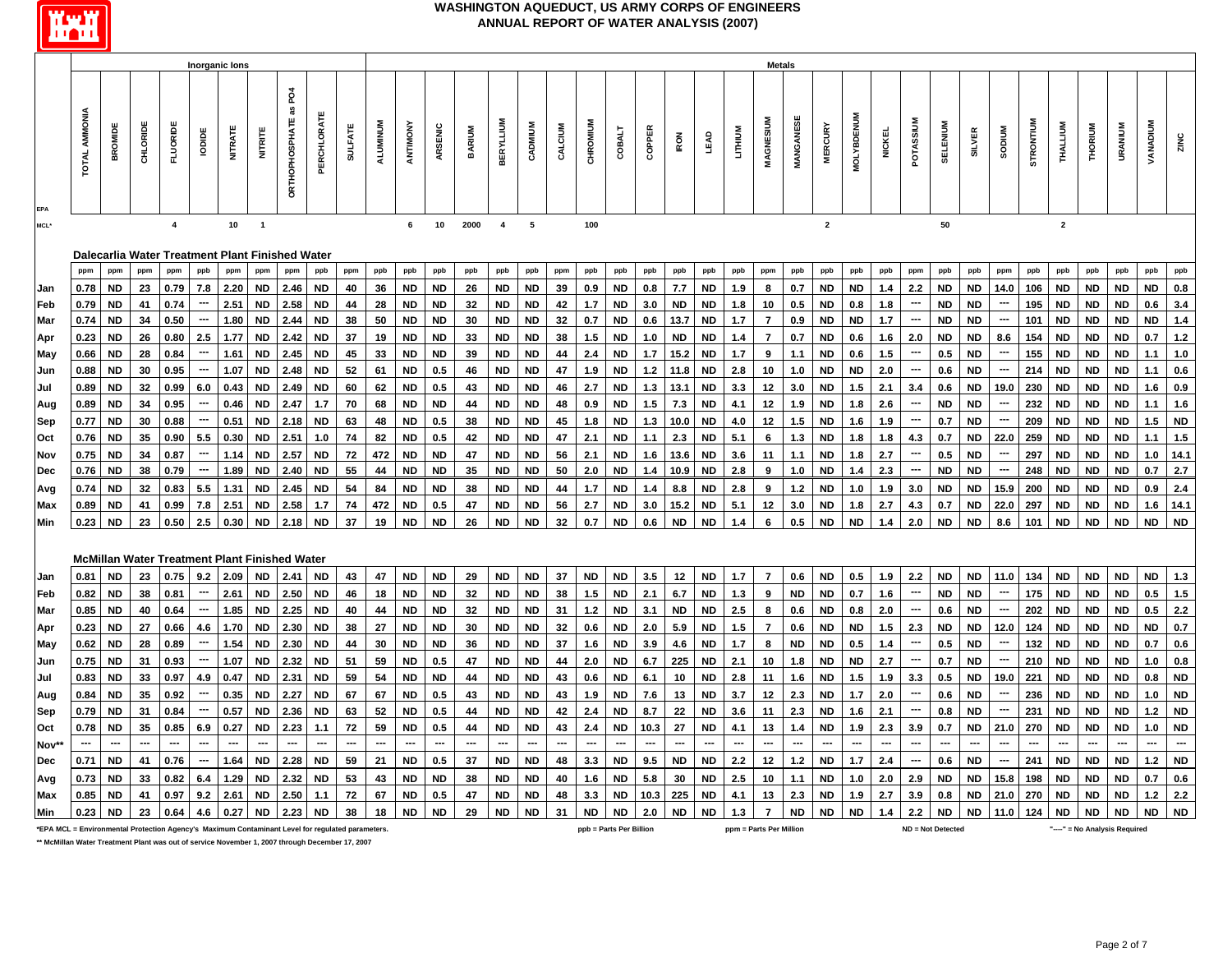

| <b>Miscellaneous Physical Parameters</b><br>Microorganisms<br><b>Haloacetic Acids (HAAs)</b><br><b>Trihalomethanes (THMs)</b><br>Volatile Organic Compounds (VOCs) |                          |                          |                          |                    |                |                |                          |                                                      |                        |                          |                             |                      |                         |                                  |                              |                          |                          |                         |                          |                        |                   |                             |                             |                          |                          |                 |                     |                           |                     |                   |                  |                       |                      |                      |                               |                          |                 |                 |                          |                   |                     |
|--------------------------------------------------------------------------------------------------------------------------------------------------------------------|--------------------------|--------------------------|--------------------------|--------------------|----------------|----------------|--------------------------|------------------------------------------------------|------------------------|--------------------------|-----------------------------|----------------------|-------------------------|----------------------------------|------------------------------|--------------------------|--------------------------|-------------------------|--------------------------|------------------------|-------------------|-----------------------------|-----------------------------|--------------------------|--------------------------|-----------------|---------------------|---------------------------|---------------------|-------------------|------------------|-----------------------|----------------------|----------------------|-------------------------------|--------------------------|-----------------|-----------------|--------------------------|-------------------|---------------------|
|                                                                                                                                                                    |                          |                          |                          |                    |                |                |                          |                                                      |                        |                          |                             |                      |                         |                                  |                              |                          |                          |                         |                          |                        |                   |                             |                             |                          |                          |                 |                     |                           |                     |                   |                  |                       |                      |                      |                               |                          |                 |                 |                          |                   |                     |
|                                                                                                                                                                    | 玉.                       | ALKALINITY               | CONDUCTIVITY             | <b>TEMPERATURE</b> | TOTAL CHLORINE | TOTAL HARDNESS | TOTAL ORG. CARBON        | TOTAL DISSOLVED SOLIDS                               | TOTAL SUSPENDED SOLIDS | TURBIDITY (Average)      | TOTAL COLIFORM (% positive) | E. COLI (% positive) | ALGAE COUNT             | <b>HETEROTROPHIC PLATE COUNT</b> | ACID<br><b>DIBROMOACETIC</b> | DICHLOROACETIC ACID      | MONOBROMOACETIC ACID     | MONOCHLOROACETIC ACID   | TRICHLOROACETIC ACID     | TOTAL HALOACETIC ACIDS | <b>CHLOROFORM</b> | <b>BROMODICHLOROMETHANE</b> | <b>CHLORODIBROMOMETHANE</b> | <b>BROMOFORM</b>         | TOTAL TRIHALOMETHANES    | <b>BENZENE</b>  | <b>BROMOBENZENE</b> | <b>BROMOCHLOROMETHANE</b> | <b>BROMOMETHANE</b> | tert-BUTYLBENZENE | sec-BUTYLBENZENE | <b>n-BUTYLBENZENE</b> | CARBON TETRACHLORIDE | <b>CHLOROBENZENE</b> | CHLOROETHANE                  | CHLOROMETHANE            | 2-CHLOROTOLUENE | 4-CHLOROTOLUENE | <b>DIBROMOMETHANE</b>    | 3-DICHLOROBENZENE | 1,4-DICHLOROBENZENE |
| <b>MCL'</b>                                                                                                                                                        |                          |                          |                          |                    |                |                |                          |                                                      |                        | 0.3                      |                             |                      |                         |                                  |                              |                          |                          |                         |                          |                        |                   |                             |                             |                          |                          | $5\phantom{.0}$ |                     |                           |                     |                   |                  |                       | $5^{\circ}$          | 100                  |                               |                          |                 |                 |                          |                   | 75                  |
|                                                                                                                                                                    |                          |                          |                          |                    |                |                |                          |                                                      |                        |                          |                             |                      |                         |                                  |                              |                          |                          |                         |                          |                        |                   |                             |                             |                          |                          |                 |                     |                           |                     |                   |                  |                       |                      |                      |                               |                          |                 |                 |                          |                   |                     |
|                                                                                                                                                                    |                          |                          |                          |                    |                |                |                          | Dalecarlia Water Treatment Plant Finished Water      |                        |                          |                             |                      |                         |                                  |                              |                          |                          |                         |                          |                        |                   |                             |                             |                          |                          |                 |                     |                           |                     |                   |                  |                       |                      |                      |                               |                          |                 |                 |                          |                   |                     |
|                                                                                                                                                                    |                          | ppm                      | uS/cm                    | F                  | ppm            | ppm            | ppm                      | ppm                                                  | ppm                    | <b>NTU</b>               | $% +$                       | $% +$                | Org/mL                  | CFU/mL                           | ppb                          | ppb                      | ppb                      | ppb                     | ppb                      | ppb                    | ppb               | ppb                         | ppb                         | ppb                      | ppb                      | ppb             | ppb                 | ppb                       | ppb                 | ppb               | ppb              | ppb                   | ppb                  | ppb                  | ppb                           | ppb                      | ppb             | ppb             | ppb                      | ppb               | ppb                 |
| Jan                                                                                                                                                                | 7.7                      | 74                       | 314                      | 50                 | 3.8            | 128            | 1.37                     | 221                                                  | $\mathbf{1}$           | 0.05                     | $\mathbf 0$                 | 0                    | $\mathbf 0$             | -1                               | <b>ND</b>                    | 11.3                     | <b>ND</b>                | 2.2                     | 12.1                     | 25.6                   | 9.1               | 3.1                         | 0.6                         | <b>ND</b>                | 12.8                     | <b>ND</b>       | <b>ND</b>           | <b>ND</b>                 | <b>ND</b>           | <b>ND</b>         | <b>ND</b>        | <b>ND</b>             | <b>ND</b>            | <b>ND</b>            | <b>ND</b>                     | <b>ND</b>                | <b>ND</b>       | <b>ND</b>       | <b>ND</b>                | <b>ND</b>         | <b>ND</b>           |
| Feb                                                                                                                                                                | 7.7                      | 87                       | 394                      | 42                 | 3.9            | 146            | 1.49                     | 220                                                  | <b>ND</b>              | 0.06                     | 0                           | 0                    | 0                       | $<$ 1                            | ---                          | $\qquad \qquad \cdots$   | $\sim$                   | ---                     | $\overline{\phantom{a}}$ | ---                    | 5.2               | 3.4                         | 1.0                         | <b>ND</b>                | 9.6                      | ND              | <b>ND</b>           | <b>ND</b>                 | ND                  | <b>ND</b>         | <b>ND</b>        | ND                    | <b>ND</b>            | <b>ND</b>            | ND                            | ND                       | <b>ND</b>       | ND.             | $\sf ND$                 | <b>ND</b>         | <b>ND</b>           |
| Mar                                                                                                                                                                | 7.7                      | 56                       | 299                      | 52                 | 3.6            | 109            | 1.56                     | 161                                                  | $\mathbf{1}$           | 0.06                     | 0                           | 0                    | 0                       | $\mathbf{1}$                     | ---                          | ---                      |                          |                         | ---                      | ---                    | 17.0              | 3.9                         | ND                          | <b>ND</b>                | 20.9                     | ND              | <b>ND</b>           | <b>ND</b>                 | ND                  | <b>ND</b>         | <b>ND</b>        | ND                    | <b>ND</b>            | <b>ND</b>            | ND                            | <b>ND</b>                | <b>ND</b>       | ND              | <b>ND</b>                | <b>ND</b>         | <b>ND</b>           |
| Apr                                                                                                                                                                | 7.7                      | 67                       | 317                      | 57                 | 3.7            | 122            | 1.40                     | 199                                                  | <b>ND</b>              | 0.06                     | 0                           | 0                    | $\mathbf{2}$            | $<$ 1                            | ND.                          | 8.1                      | ND                       | 1.9                     | 7.9                      | 17.9                   | 17.0              | 4.9                         | 0.7                         | <b>ND</b>                | 22.6                     | <b>ND</b>       | <b>ND</b>           | <b>ND</b>                 | ND                  | <b>ND</b>         | <b>ND</b>        | ND                    | <b>ND</b>            | <b>ND</b>            | <b>ND</b>                     | <b>ND</b>                | <b>ND</b>       | ND              | <b>ND</b>                | <b>ND</b>         | <b>ND</b>           |
| May                                                                                                                                                                | 7.7                      | 89                       | 379                      | 72                 | 3.6            | 144            | 1.54                     | 212                                                  | $\mathbf{1}$           | 0.07                     | 0                           | 0                    | 0                       | $\mathbf{1}$                     | ---                          | $\hspace{0.05cm} \cdots$ | $\sim$                   | ---                     | $\overline{\phantom{a}}$ | ---                    | 24.0              | 7.1                         | 1.0                         | <b>ND</b>                | 32.1                     | <b>ND</b>       | <b>ND</b>           | <b>ND</b>                 | ND                  | <b>ND</b>         | <b>ND</b>        | ND                    | <b>ND</b>            | <b>ND</b>            | <b>ND</b>                     | <b>ND</b>                | <b>ND</b>       | <b>ND</b>       | <b>ND</b>                | <b>ND</b>         | <b>ND</b>           |
| Jun                                                                                                                                                                | 7.7                      | 101                      | 408                      | 81                 | 3.6            | 160            | 1.80                     | 251                                                  | <b>ND</b>              | 0.07                     | $\mathbf 0$                 | 0                    | 0                       | $\overline{2}$                   | ---                          | ---                      | ---                      | ---                     | ---                      | ---                    | 26.7              | 7.5                         | 1.0                         | <b>ND</b>                | 35.2                     | ND              | <b>ND</b>           | <b>ND</b>                 | <b>ND</b>           | <b>ND</b>         | <b>ND</b>        | <b>ND</b>             | <b>ND</b>            | <b>ND</b>            | <b>ND</b>                     | <b>ND</b>                | <b>ND</b>       | <b>ND</b>       | <b>ND</b>                | <b>ND</b>         | <b>ND</b>           |
| Jul                                                                                                                                                                | 7.7                      | 100                      | 422                      | 82                 | 3.6            | 164            | 1.94                     | 290                                                  | $\mathbf{1}$           | 0.08                     | $\mathbf 0$                 | $\mathbf 0$          | $\mathbf 0$             | 4                                | <b>ND</b>                    | 17.1                     | <b>ND</b>                | 3.2                     | 15.4                     | 35.7                   | 34.0              | 10.0                        | 1.5                         | <b>ND</b>                | 45.5                     | <b>ND</b>       | <b>ND</b>           | <b>ND</b>                 | <b>ND</b>           | <b>ND</b>         | <b>ND</b>        | <b>ND</b>             | <b>ND</b>            | <b>ND</b>            | <b>ND</b>                     | <b>ND</b>                | <b>ND</b>       | <b>ND</b>       | <b>ND</b>                | <b>ND</b>         | <b>ND</b>           |
| Aug                                                                                                                                                                | 7.7                      | 93                       | 443                      | 82                 | 3.7            | 171            | 2.09                     | 268                                                  | <b>ND</b>              | 0.07                     | $\mathbf 0$                 | $\mathbf 0$          | $\mathbf{2}$            | 19                               | ---                          | $\hspace{0.05cm} \cdots$ | $\hspace{0.05cm} \cdots$ | ---                     | $\overline{\phantom{a}}$ | ---                    | 37.0              | 12.0                        | 1.9                         | <b>ND</b>                | 50.9                     | <b>ND</b>       | <b>ND</b>           | <b>ND</b>                 | <b>ND</b>           | <b>ND</b>         | <b>ND</b>        | <b>ND</b>             | $\sf ND$             | <b>ND</b>            | <b>ND</b>                     | <b>ND</b>                | <b>ND</b>       | <b>ND</b>       | <b>ND</b>                | <b>ND</b>         | <b>ND</b>           |
| Sep                                                                                                                                                                | 7.7                      | 89                       | 410                      | 77                 | 3.6            | 160            | 1.94                     | 245                                                  | <b>ND</b>              | 0.05                     | $\mathbf 0$                 | 0                    | $\mathbf 0$             | 26                               | ---                          | ---                      |                          | ---                     | ---                      | ---                    | 37.0              | 10.0                        | 1.5                         | <b>ND</b>                | 48.5                     | <b>ND</b>       | <b>ND</b>           | <b>ND</b>                 | <b>ND</b>           | <b>ND</b>         | <b>ND</b>        | <b>ND</b>             | <b>ND</b>            | <b>ND</b>            | <b>ND</b>                     | <b>ND</b>                | <b>ND</b>       | <b>ND</b>       | <b>ND</b>                | <b>ND</b>         | <b>ND</b>           |
| Oct                                                                                                                                                                | 7.7                      | 98                       | 476                      | 70                 | 3.7            | 175            | 1.95                     | 277                                                  | <b>ND</b>              | 0.06                     | $\mathbf 0$                 | 0                    | 16                      | 9                                | <b>ND</b>                    | 12.1                     | <b>ND</b>                | 1.8                     | 12.4                     | 26.3                   | 26.0              | 9.1                         | $1.2$                       | <b>ND</b>                | 36.3                     | <b>ND</b>       | <b>ND</b>           | <b>ND</b>                 | <b>ND</b>           | <b>ND</b>         | <b>ND</b>        | <b>ND</b>             | <b>ND</b>            | <b>ND</b>            | <b>ND</b>                     | <b>ND</b>                | <b>ND</b>       | <b>ND</b>       | <b>ND</b>                | <b>ND</b>         | <b>ND</b>           |
| Nov                                                                                                                                                                | 7.7                      | 110                      | 483                      | 55                 | 3.8            | 184            | 2.10                     | 243                                                  | <b>ND</b>              | 0.05                     | 0                           | 0                    | $\mathbf 0$             | $\overline{2}$                   |                              | ---                      | $\overline{\phantom{a}}$ | ---                     | $\overline{\phantom{a}}$ | ---                    | 25.0              | 7.6                         | 0.9                         | <b>ND</b>                | 33.5                     | <b>ND</b>       | <b>ND</b>           | <b>ND</b>                 | <b>ND</b>           | <b>ND</b>         | <b>ND</b>        | <b>ND</b>             | <b>ND</b>            | <b>ND</b>            | <b>ND</b>                     | <b>ND</b>                | <b>ND</b>       | <b>ND</b>       | <b>ND</b>                | <b>ND</b>         | <b>ND</b>           |
| Dec                                                                                                                                                                | 7.7                      | 89                       | 432                      | 47                 | 3.7            | 161            | 1.95                     | 248                                                  | <b>ND</b>              | 0.06                     | $\mathbf{0}$                | $\mathbf 0$          | $\mathbf 0$             | $<$ 1                            |                              |                          |                          |                         |                          | ---                    | 10.0              | 4.3                         | 0.6                         | <b>ND</b>                | 14.9                     | <b>ND</b>       | <b>ND</b>           | <b>ND</b>                 | <b>ND</b>           | <b>ND</b>         | <b>ND</b>        | <b>ND</b>             | <b>ND</b>            | <b>ND</b>            | <b>ND</b>                     | <b>ND</b>                | <b>ND</b>       | <b>ND</b>       | <b>ND</b>                | <b>ND</b>         | <b>ND</b>           |
| Avg                                                                                                                                                                | 7.7                      | 88                       | 398                      | 64                 | 3.7            | 152            | 1.76                     | 236                                                  | <b>ND</b>              | 0.06                     | 0                           | 0                    | $\overline{2}$          | 5                                | <b>ND</b>                    | 12.2                     | <b>ND</b>                | 2.3                     | $12.0$                   | 26.4                   | 22.3              | 6.9                         | 1.0                         | <b>ND</b>                | 30.2                     | <b>ND</b>       | <b>ND</b>           | <b>ND</b>                 | <b>ND</b>           | <b>ND</b>         | <b>ND</b>        | <b>ND</b>             | <b>ND</b>            | <b>ND</b>            | <b>ND</b>                     | <b>ND</b>                | <b>ND</b>       | <b>ND</b>       | <b>ND</b>                | <b>ND</b>         | <b>ND</b>           |
| Max                                                                                                                                                                | 7.7                      | 110                      | 483                      | 82                 | 3.9            | 184            | 2.10                     | 290                                                  | $\mathbf{1}$           | 0.08                     | $\mathbf 0$                 | 0                    | 16                      | 26                               | <b>ND</b>                    | 17.1                     | <b>ND</b>                | 3.2                     | 15.4                     | 35.7                   | 37.0              | 12.0                        | 1.9                         | <b>ND</b>                | 50.9                     | <b>ND</b>       | <b>ND</b>           | <b>ND</b>                 | <b>ND</b>           | <b>ND</b>         | <b>ND</b>        | ND                    | <b>ND</b>            | <b>ND</b>            | <b>ND</b>                     | <b>ND</b>                | <b>ND</b>       | <b>ND</b>       | <b>ND</b>                | <b>ND</b>         | <b>ND</b>           |
| Min                                                                                                                                                                | 7.7                      | 56                       | 299                      | 42                 | 3.6            | 109            | 1.37                     | 161                                                  | <b>ND</b>              | 0.05                     | $\mathbf 0$                 | 0                    | 0                       | <1                               | <b>ND</b>                    | 8.1                      | <b>ND</b>                | 1.8                     | 7.9                      | 17.9                   | 5.2               | 3.1                         | <b>ND</b>                   | <b>ND</b>                | 9.6                      | <b>ND</b>       | <b>ND</b>           | <b>ND</b>                 | <b>ND</b>           | <b>ND</b>         | <b>ND</b>        | <b>ND</b>             | $\sf ND$             | <b>ND</b>            | <b>ND</b>                     | <b>ND</b>                | <b>ND</b>       | <b>ND</b>       | $\sf ND$                 | <b>ND</b>         | ND                  |
|                                                                                                                                                                    |                          |                          |                          |                    |                |                |                          |                                                      |                        |                          |                             |                      |                         |                                  |                              |                          |                          |                         |                          |                        |                   |                             |                             |                          |                          |                 |                     |                           |                     |                   |                  |                       |                      |                      |                               |                          |                 |                 |                          |                   |                     |
|                                                                                                                                                                    |                          |                          |                          |                    |                |                |                          | <b>McMillan Water Treatment Plant Finished Water</b> |                        |                          |                             |                      |                         |                                  |                              |                          |                          |                         |                          |                        |                   |                             |                             |                          |                          |                 |                     |                           |                     |                   |                  |                       |                      |                      |                               |                          |                 |                 |                          |                   |                     |
| Jan                                                                                                                                                                | 7.7                      | 62                       | 303                      | 52                 | 3.7            | 120            | 1.57                     | 196                                                  | $\overline{2}$         | 0.02                     | $\mathbf 0$                 | $\mathbf 0$          | $\mathbf 0$             | $\overline{2}$                   | ND                           | 9.2                      | <b>ND</b>                | 2.0                     | 8.6                      | 19.8                   | 9.9               | 3.9                         | 0.7                         | <b>ND</b>                | 14.5                     | <b>ND</b>       | ND                  | <b>ND</b>                 | ND                  | <b>ND</b>         | <b>ND</b>        | <b>ND</b>             | <b>ND</b>            | <b>ND</b>            | <b>ND</b>                     | <b>ND</b>                | <b>ND</b>       | <b>ND</b>       | <b>ND</b>                | ND ND             |                     |
| Feb                                                                                                                                                                | 7.7                      | 84                       | 402                      | 47                 | 3.7            | 134            | 1.25                     | 210                                                  | <b>ND</b>              | 0.02                     | $\mathbf 0$                 | 0                    | $\mathbf 0$             | $\mathbf{3}$                     | ---                          | ---                      |                          |                         | ---                      | ---                    | 5.9               | 3.6                         | 1.0                         | <b>ND</b>                | 10.5                     | <b>ND</b>       | $\sf ND$            | <b>ND</b>                 | <b>ND</b>           | <b>ND</b>         | <b>ND</b>        | <b>ND</b>             | <b>ND</b>            | <b>ND</b>            | <b>ND</b>                     | <b>ND</b>                | <b>ND</b>       | <b>ND</b>       | <b>ND</b>                | <b>ND</b>         | <b>ND</b>           |
| Mar                                                                                                                                                                | 7.7                      | 52                       | 288                      | 50                 | 3.7            | 108            | 1.82                     | 201                                                  | <b>ND</b>              | 0.03                     | 0                           | $\mathbf 0$          | 0                       | $\overline{\mathbf{4}}$          | ---                          | ---                      |                          | ---                     | ---                      | ---                    | 16.0              | 6.1                         | $1.2$                       | <b>ND</b>                | 23.3                     | ND              | <b>ND</b>           | <b>ND</b>                 | <b>ND</b>           | <b>ND</b>         | <b>ND</b>        | <b>ND</b>             | <b>ND</b>            | <b>ND</b>            | <b>ND</b>                     | <b>ND</b>                | <b>ND</b>       | <b>ND</b>       | <b>ND</b>                | <b>ND</b>         | <b>ND</b>           |
| Apr                                                                                                                                                                | 7.7                      | 56                       | 303                      | 55                 | 3.7            | 108            | 1.41                     | 182                                                  | <b>ND</b>              | 0.03                     | $\mathbf 0$                 | 0                    | 5                       | $\mathbf{2}$                     | ND                           | 9.9                      | <b>ND</b>                | 1.9                     | 10.0                     | 21.8                   | 21.0              | 6.2                         | 1.0                         | <b>ND</b>                | 28.2                     | <b>ND</b>       | <b>ND</b>           | <b>ND</b>                 | <b>ND</b>           | <b>ND</b>         | <b>ND</b>        | <b>ND</b>             | <b>ND</b>            | <b>ND</b>            | ND                            | <b>ND</b>                | <b>ND</b>       | <b>ND</b>       | <b>ND</b>                | <b>ND</b>         | <b>ND</b>           |
| May                                                                                                                                                                | 7.8                      | 74                       | 355                      | 64                 | 3.7            | 128            | 1.46                     | 177                                                  | $\mathbf{1}$           | 0.05                     | 0                           | 0                    | 5                       | 16                               | $\overline{\phantom{a}}$     | $\hspace{0.05cm} \cdots$ | $\hspace{0.05cm} \cdots$ | ---                     | $\overline{\phantom{a}}$ | ---                    | 29.0              | 7.6                         | 1.0                         | <b>ND</b>                | 37.6                     | ND              | <b>ND</b>           | <b>ND</b>                 | <b>ND</b>           | <b>ND</b>         | <b>ND</b>        | <b>ND</b>             | <b>ND</b>            | <b>ND</b>            | <b>ND</b>                     | <b>ND</b>                | <b>ND</b>       | <b>ND</b>       | <b>ND</b>                | <b>ND</b>         | <b>ND</b>           |
| Jun                                                                                                                                                                | 7.7                      | 89                       | 394                      | 73                 | 3.7            | 151            | 1.66                     | 254                                                  | <b>ND</b>              | 0.06                     | $\mathbf 0$                 | 0                    | $\mathbf 0$             | 58                               | ---                          | ---                      |                          |                         | ---                      | ---                    | 38.0              | 10.0                        | $1.5$                       | <b>ND</b>                | 49.5                     | <b>ND</b>       | <b>ND</b>           | <b>ND</b>                 | <b>ND</b>           | <b>ND</b>         | <b>ND</b>        | <b>ND</b>             | <b>ND</b>            | <b>ND</b>            | <b>ND</b>                     | <b>ND</b>                | <b>ND</b>       | <b>ND</b>       | <b>ND</b>                | <b>ND</b>         | <b>ND</b>           |
| Jul                                                                                                                                                                | 7.7                      | 90                       | 408                      | 77                 | 3.7            | 154            | 1.74                     | 275                                                  | <b>ND</b>              | 0.07                     | 0                           | $\mathbf 0$          | 0                       | 90                               | <b>ND</b>                    | 20.8                     | <b>ND</b>                | 3.4                     | 15.4                     | 39.6                   | 42.0              | 12.0                        | 2.2                         | <b>ND</b>                | 56.2                     | ND              | <b>ND</b>           | <b>ND</b>                 | ND                  | <b>ND</b>         | <b>ND</b>        | ND                    | <b>ND</b>            | <b>ND</b>            | ND                            | <b>ND</b>                | <b>ND</b>       | ND              | ND                       | ND                | <b>ND</b>           |
| Aug                                                                                                                                                                | 7.7                      | 85                       | 421                      | 79                 | 3.7            | 157            | 1.99                     | 289                                                  | <b>ND</b>              | 0.06                     | 0                           | 0                    | $\overline{\mathbf{2}}$ | 487                              | ---                          | $\hspace{0.05cm}$        | $\sim$                   | ---                     | $\overline{\phantom{a}}$ | ---                    | 56.0              | 15.0                        | 3.1                         | <b>ND</b>                | 74.1                     | ND              | <b>ND</b>           | <b>ND</b>                 | ND                  | <b>ND</b>         | <b>ND</b>        | ND                    | <b>ND</b>            | <b>ND</b>            | <b>ND</b>                     | <b>ND</b>                | <b>ND</b>       | <b>ND</b>       | ND                       | <b>ND</b>         | <b>ND</b>           |
| Sep                                                                                                                                                                | 7.7                      | 79                       | 395                      | 77                 | 3.7            | 150            | 2.05                     | 237                                                  | <b>ND</b>              | 0.05                     | 0                           | 0                    | 6                       | 506                              | ---                          | ---                      |                          | ---                     | $\overline{\phantom{a}}$ | ---                    | 59.0              | 14.0                        | 1.9                         | ND                       | 74.9                     | <b>ND</b>       | <b>ND</b>           | <b>ND</b>                 | ND.                 | <b>ND</b>         | <b>ND</b>        | ND                    | <b>ND</b>            | <b>ND</b>            | <b>ND</b>                     | <b>ND</b>                | <b>ND</b>       | ND.             | <b>ND</b>                | <b>ND</b>         | <b>ND</b>           |
| Oct                                                                                                                                                                | 7.7                      | 86                       | 431                      | 73                 | 3.7            | 161            | 1.92                     | 271                                                  | <b>ND</b>              | 0.05                     | $\mathbf 0$                 | 0                    | $\mathbf 0$             | 66                               | ND.                          | 15.2                     | <b>ND</b>                | 2.2                     | 11.7                     | 29.1                   | 38.0              | 12.0                        | 1.9                         | <b>ND</b>                | 51.9                     | ND              | <b>ND</b>           | <b>ND</b>                 | ND                  | <b>ND</b>         | <b>ND</b>        | ND                    | <b>ND</b>            | <b>ND</b>            | <b>ND</b>                     | <b>ND</b>                | <b>ND</b>       | <b>ND</b>       | ND                       | <b>ND</b>         | <b>ND</b>           |
| Nov*                                                                                                                                                               | $\overline{\phantom{a}}$ | $\overline{\phantom{a}}$ | $\overline{\phantom{a}}$ |                    | ---            | $\overline{a}$ | $\overline{\phantom{a}}$ |                                                      | ---                    | $\overline{\phantom{a}}$ | ---                         | ---                  | ---                     | $\overline{\phantom{a}}$         | $\overline{\phantom{a}}$     | $\overline{\phantom{a}}$ | $\overline{\phantom{a}}$ | ---                     | ---                      | ---                    | $\overline{a}$    | $\overline{a}$              | ---                         | $\overline{\phantom{a}}$ | $\overline{\phantom{a}}$ | ---             | ---                 | $\overline{a}$            | ---                 | $\overline{a}$    | ---              | ---                   | ---                  | $\overline{a}$       | ---                           | $\overline{\phantom{a}}$ | ---             |                 | $\overline{\phantom{a}}$ | ---               | ---                 |
| Dec                                                                                                                                                                | 7.7                      | 74                       | 418                      | 56                 | 3.7            | 171            | 2.12                     | 203                                                  | <b>ND</b>              | 0.04                     | $\mathbf 0$                 | $\mathbf 0$          | $\mathbf 0$             | 30                               | ---                          | ---                      |                          | ---                     | ---                      | ---                    | ---               | ---                         | ---                         | $\overline{\phantom{a}}$ | $\overline{\phantom{a}}$ | ---             |                     | ---                       | ---                 |                   | ---              | ---                   | ---                  | ---                  | ---                           |                          |                 |                 |                          | ---               | ---                 |
| Avg                                                                                                                                                                | 7.7                      | 75                       | 374                      | 64                 | 3.7            | 140            | 1.73                     | 227                                                  | <b>ND</b>              | 0.04                     | $\mathbf 0$                 | $\mathbf 0$          | $\overline{\mathbf{2}}$ | 115                              | <b>ND</b>                    | 13.8                     | <b>ND</b>                | 2.4                     | 11.4                     | 27.6                   | 31.5              | 9.0                         | 1.6                         | <b>ND</b>                | 42.1                     |                 | ND ND               | <b>ND</b>                 | ND                  | <b>ND</b>         | <b>ND</b>        | <b>ND</b>             | <b>ND</b>            | <b>ND</b>            | <b>ND</b>                     | <b>ND</b>                | <b>ND</b>       | <b>ND</b>       | <b>ND</b>                | <b>ND</b>         | ND                  |
| Max                                                                                                                                                                | 7.8                      | 90                       | 431                      | 79                 | 3.7            | 171            | 2.12                     | 289                                                  | $\overline{2}$         | 0.07                     | $\mathbf 0$                 | 0                    | 6                       | 506                              | <b>ND</b>                    | 20.8                     | <b>ND</b>                | 3.4                     | 15.4                     | 39.6                   | 59.0              | 15.0                        | 3.1                         | <b>ND</b>                | 74.9                     | <b>ND</b>       | <b>ND</b>           | <b>ND</b>                 | <b>ND</b>           | <b>ND</b>         | <b>ND</b>        | <b>ND</b>             | <b>ND</b>            | <b>ND</b>            | <b>ND</b>                     | <b>ND</b>                | <b>ND</b>       | <b>ND</b>       | <b>ND</b>                | <b>ND</b>         | <b>ND</b>           |
| Min                                                                                                                                                                | 7.7                      | 52                       | 288                      | 47                 | 3.7            | 108            |                          | $1.25$ 177                                           | <b>ND</b>              | 0.02                     | $\mathbf 0$                 | $\mathbf 0$          | $\mathbf 0$             | $\overline{2}$                   | <b>ND</b>                    | 9.2                      | <b>ND</b>                | 1.9                     | 8.6                      | 19.8                   | 5.9               | 3.6                         | 0.7                         | <b>ND</b>                | 10.5                     | <b>ND</b>       | <b>ND</b>           | <b>ND</b>                 | <b>ND</b>           | <b>ND</b>         | <b>ND</b>        | <b>ND</b>             | <b>ND</b>            | <b>ND</b>            | <b>ND</b>                     | <b>ND</b>                | <b>ND</b>       | <b>ND</b>       | <b>ND</b>                | ND ND             |                     |
| EPA MCL = Environmental Protection Agency's Maximum Contaminant Level for regulated parameters.                                                                    |                          |                          |                          |                    |                |                |                          |                                                      |                        |                          |                             |                      |                         |                                  |                              |                          |                          | ppb = Parts Per Billion |                          |                        |                   |                             | ppm = Parts Per Million     |                          |                          |                 |                     |                           | ND = Not Detected   |                   |                  |                       |                      |                      | "----" = No Analysis Required |                          |                 |                 |                          |                   |                     |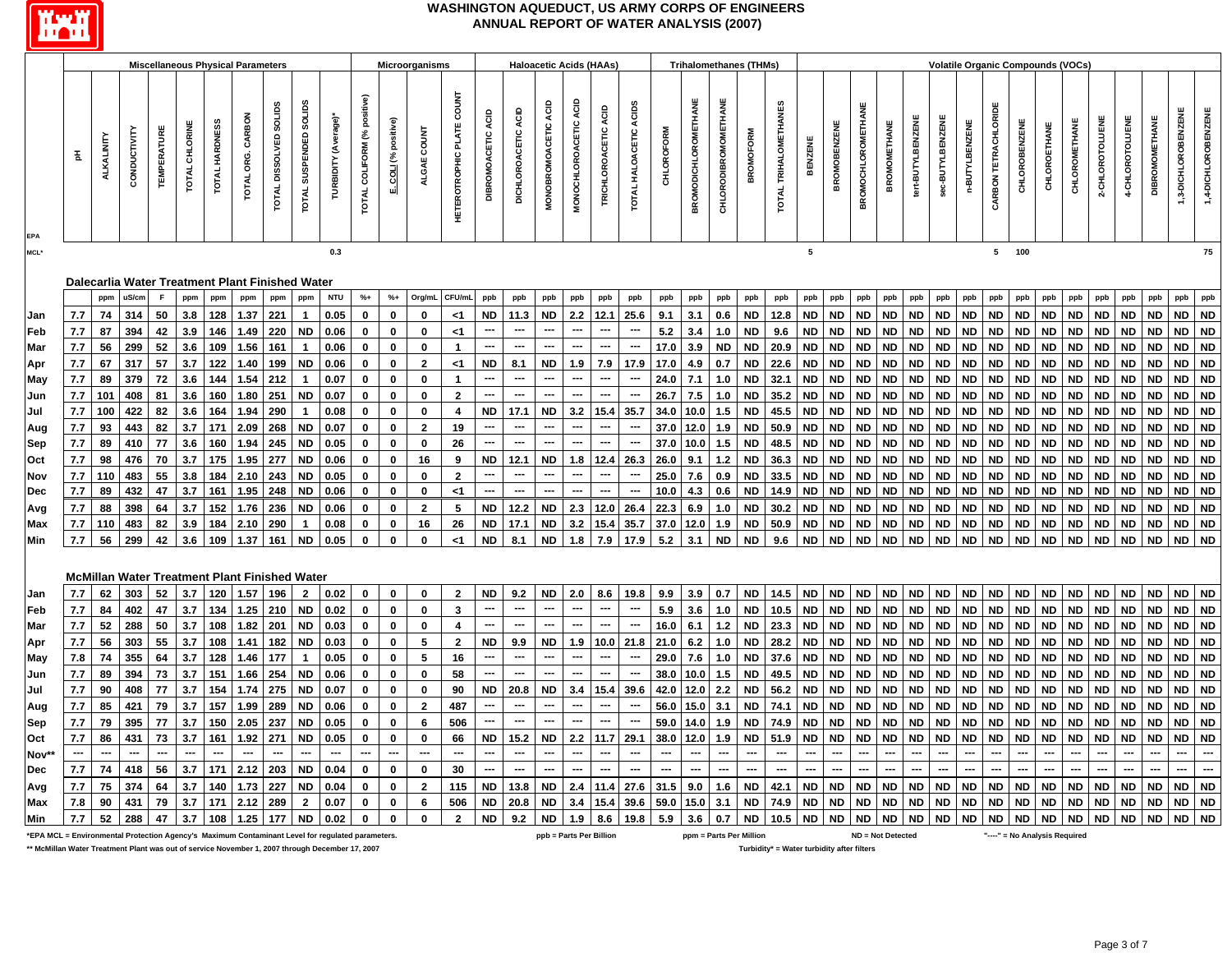

| <b>Volatile Organic Compounds</b><br><b>Synthetic Organic Compounds</b> |                                                                                                  |                                |                        |                                                      |                            |                          |                        |                        |                        |                        |                           |                         |                        |                        |                            |                         |                        |                        |                                |                         |                         |                        |                        |                           |                           |                         |                        |                        |                        |                       |                        |                          |                               |                        |                        |                        |                               |                 |                |                   |                 |                 |                  |                         |
|-------------------------------------------------------------------------|--------------------------------------------------------------------------------------------------|--------------------------------|------------------------|------------------------------------------------------|----------------------------|--------------------------|------------------------|------------------------|------------------------|------------------------|---------------------------|-------------------------|------------------------|------------------------|----------------------------|-------------------------|------------------------|------------------------|--------------------------------|-------------------------|-------------------------|------------------------|------------------------|---------------------------|---------------------------|-------------------------|------------------------|------------------------|------------------------|-----------------------|------------------------|--------------------------|-------------------------------|------------------------|------------------------|------------------------|-------------------------------|-----------------|----------------|-------------------|-----------------|-----------------|------------------|-------------------------|
| <b>EPA</b>                                                              | 1,2-DICHLOROBENZENE                                                                              | <b>DICHLORODIFLUOROMETHANE</b> | 1,1-DICHLOROETHANE     | 1,2-DICHLOROETHANE                                   | trans-1,2-DICHLOROETHYLENE | cis-1,2-DICHLOROETHYLENE | 1,1-DICHLOROETHYLENE   | 1,3-DICHLOROPROPANE    | 2,2-DICHLOROPROPANE    | 1,2-DICHLOROPROPANE    | trans-1,3-DICHLOROPROPENE | cis-1,3-DICHLOROPROPENE | 1,1-DICHLOROPROPENE    | ETHYLBENZENE           | <b>HEXACHLOROBUTADIENE</b> | <b>ISOPROPYLBENZENE</b> | 4-ISOPROPYLTOLUENE     | METHYLENE CHLORIDE     | METHYL TERT-BUTYL ETHER (MTBE) | NAPHTHALENE             | NITROBENZENE            | n-PROPYLBENZENE        | <b>STYRENE</b>         | 1,1,1,2-TETRACHLOROETHANE | 1,1,2,2-TETRACHLOROETHANE | TETRACHLOROETHYLENE     | <b>TOLUENE</b>         | 1,2,3-TRICHLOROBENZENE | 1,2,4-TRICHLOROBENZENE | 1,1,1-TRICHLOROETHANE | 1,1,2-TRICHLOROETHANE  | <b>TRICHLOROETHYLENE</b> | <b>TRICHLOROFLUOROMETHANE</b> | 1,2,3-TRICHLOROPROPANE | 1,2,4-TRIMETHYLBENZENE | 1,3,5-TRIMETHYLBENZENE | TOTAL XYLENES                 | VINYL CHLORIDE  | ACENAPHTHYLENE | <b>ACETOCHLOR</b> | <b>ALACHLOR</b> | <b>ALDICARB</b> | ALDICARB SULFONE | ALDICARB SULFOXIDE      |
| MCL*                                                                    | 600                                                                                              |                                |                        | $5\phantom{.0}$                                      | 100                        | 70                       | $\overline{7}$         |                        |                        | ${\bf 5}$              |                           |                         |                        | 700                    |                            |                         |                        | ${\bf 5}$              |                                |                         |                         |                        | 100                    |                           |                           | ${\bf 5}$               | 1000                   |                        | 70                     | 200                   | $\sqrt{5}$             | $\sqrt{5}$               |                               |                        |                        |                        | 10,000                        | $\mathbf{2}$    |                |                   | $\mathbf{2}$    | $\mathbf 3$     | $\overline{2}$   | $\overline{\mathbf{4}}$ |
|                                                                         |                                                                                                  |                                |                        | Dalecarlia Water Treatment Plant Finished Water      |                            |                          |                        |                        |                        |                        |                           |                         |                        |                        |                            |                         |                        |                        |                                |                         |                         |                        |                        |                           |                           |                         |                        |                        |                        |                       |                        |                          |                               |                        |                        |                        |                               |                 |                |                   |                 |                 |                  |                         |
|                                                                         | ppb                                                                                              | ppb                            | ppb                    | ppb                                                  | ppb                        | ppb                      | ppb                    | ppb                    | ppb                    | ppb                    | ppb                       | ppb                     | ppb                    | ppb                    | ppb                        | ppb                     | ppb                    | ppb                    | ppb                            | ppb                     | ppb                     | ppb                    | ppb                    | ppb                       | ppb                       | ppb                     | ppb                    | ppb                    | ppb                    | ppb                   | ppb                    | ppb                      | ppb                           | ppb                    | ppb                    | ppb                    | ppb                           | ppb             | ppb            | ppb               | ppb             | ppb             | ppb              | ppb                     |
| Jan                                                                     | <b>ND</b>                                                                                        | <b>ND</b>                      | <b>ND</b>              | <b>ND</b>                                            | <b>ND</b>                  | <b>ND</b>                | <b>ND</b>              | <b>ND</b>              | <b>ND</b>              | <b>ND</b>              | <b>ND</b>                 | <b>ND</b>               | <b>ND</b>              | <b>ND</b>              | <b>ND</b>                  | ND                      | <b>ND</b>              | <b>ND</b>              | <b>ND</b>                      | <b>ND</b>               | <b>ND</b>               | <b>ND</b>              | <b>ND</b>              | <b>ND</b>                 | <b>ND</b>                 | <b>ND</b>               | <b>ND</b>              | <b>ND</b>              | <b>ND</b>              | <b>ND</b>             | <b>ND</b>              | <b>ND</b>                | <b>ND</b>                     | <b>ND</b>              | <b>ND</b>              | <b>ND</b>              | <b>ND</b>                     | <b>ND</b>       | <b>ND</b>      | <b>ND</b>         | <b>ND</b>       | <b>ND</b>       | <b>ND</b>        | <b>ND</b>               |
| Feb                                                                     | ND                                                                                               | <b>ND</b>                      | <b>ND</b>              | <b>ND</b>                                            | <b>ND</b>                  | <b>ND</b>                | <b>ND</b>              | <b>ND</b>              | <b>ND</b>              | <b>ND</b>              | <b>ND</b>                 | <b>ND</b>               | <b>ND</b>              | <b>ND</b>              | <b>ND</b>                  | <b>ND</b>               | <b>ND</b>              | <b>ND</b>              | <b>ND</b>                      | <b>ND</b>               | <b>ND</b>               | <b>ND</b>              | ND                     | <b>ND</b>                 | <b>ND</b>                 | <b>ND</b>               | <b>ND</b>              | <b>ND</b>              | <b>ND</b>              | <b>ND</b>             | <b>ND</b>              | <b>ND</b>                | <b>ND</b>                     | <b>ND</b>              | <b>ND</b>              | <b>ND</b>              | <b>ND</b>                     | ND              |                |                   |                 |                 | ----             |                         |
| Mar                                                                     | <b>ND</b>                                                                                        | <b>ND</b>                      | <b>ND</b>              | <b>ND</b>                                            | <b>ND</b>                  | <b>ND</b>                | <b>ND</b>              | <b>ND</b>              | <b>ND</b>              | <b>ND</b>              | <b>ND</b>                 | <b>ND</b>               | <b>ND</b>              | ND                     | <b>ND</b>                  | <b>ND</b>               | <b>ND</b>              | <b>ND</b>              | <b>ND</b>                      | <b>ND</b>               | <b>ND</b>               | <b>ND</b>              | <b>ND</b>              | <b>ND</b>                 | <b>ND</b>                 | <b>ND</b>               | <b>ND</b>              | <b>ND</b>              | <b>ND</b>              | <b>ND</b>             | <b>ND</b>              | <b>ND</b>                | <b>ND</b>                     | <b>ND</b>              | <b>ND</b>              | <b>ND</b>              | <b>ND</b>                     | <b>ND</b>       |                | ----              |                 | ---             | ----             |                         |
| Apr                                                                     | <b>ND</b>                                                                                        | <b>ND</b>                      | <b>ND</b>              | <b>ND</b>                                            | <b>ND</b>                  | <b>ND</b>                | <b>ND</b>              | <b>ND</b>              | <b>ND</b>              | <b>ND</b>              | <b>ND</b>                 | <b>ND</b>               | <b>ND</b>              | ND                     | <b>ND</b>                  | <b>ND</b>               | ${\sf ND}$             | <b>ND</b>              | <b>ND</b>                      | <b>ND</b>               | <b>ND</b>               | <b>ND</b>              | <b>ND</b>              | <b>ND</b>                 | <b>ND</b>                 | <b>ND</b>               | <b>ND</b>              | <b>ND</b>              | <b>ND</b>              | <b>ND</b>             | <b>ND</b>              | <b>ND</b>                | <b>ND</b>                     | <b>ND</b>              | <b>ND</b>              | <b>ND</b>              | <b>ND</b>                     | ND              | <b>ND</b>      | <b>ND</b>         | <b>ND</b>       | <b>ND</b>       | <b>ND</b>        | <b>ND</b>               |
| May                                                                     | <b>ND</b>                                                                                        | <b>ND</b>                      | <b>ND</b>              | <b>ND</b>                                            | <b>ND</b>                  | <b>ND</b>                | <b>ND</b>              | <b>ND</b>              | <b>ND</b>              | <b>ND</b>              | <b>ND</b>                 | <b>ND</b>               | <b>ND</b>              | <b>ND</b>              | <b>ND</b>                  | <b>ND</b>               | <b>ND</b>              | <b>ND</b>              | <b>ND</b>                      | <b>ND</b>               | <b>ND</b>               | <b>ND</b>              | <b>ND</b>              | <b>ND</b>                 | <b>ND</b>                 | <b>ND</b>               | <b>ND</b>              | <b>ND</b>              | <b>ND</b>              | <b>ND</b>             | <b>ND</b>              | <b>ND</b>                | <b>ND</b>                     | <b>ND</b>              | <b>ND</b>              | <b>ND</b>              | <b>ND</b>                     | <b>ND</b>       |                |                   |                 |                 |                  |                         |
| Jun                                                                     | <b>ND</b>                                                                                        | <b>ND</b>                      | <b>ND</b>              | ND                                                   | <b>ND</b>                  | <b>ND</b>                | <b>ND</b>              | <b>ND</b>              | <b>ND</b>              | <b>ND</b>              | <b>ND</b>                 | <b>ND</b>               | <b>ND</b>              | <b>ND</b>              | <b>ND</b>                  | <b>ND</b>               | <b>ND</b>              | <b>ND</b>              | <b>ND</b>                      | <b>ND</b>               | <b>ND</b>               | <b>ND</b>              | <b>ND</b>              | <b>ND</b>                 | <b>ND</b>                 | <b>ND</b>               | <b>ND</b>              | <b>ND</b>              | <b>ND</b>              | <b>ND</b>             | <b>ND</b>              | <b>ND</b>                | <b>ND</b>                     | <b>ND</b>              | <b>ND</b>              | <b>ND</b>              | <b>ND</b>                     | <b>ND</b>       |                |                   |                 |                 |                  |                         |
| Jul                                                                     | <b>ND</b>                                                                                        | <b>ND</b>                      | <b>ND</b>              | ND                                                   | <b>ND</b>                  | <b>ND</b>                | <b>ND</b>              | <b>ND</b>              | <b>ND</b>              | <b>ND</b>              | <b>ND</b>                 | ND                      | <b>ND</b>              | <b>ND</b>              | <b>ND</b>                  | <b>ND</b>               | ND                     | ND                     | ND                             | <b>ND</b>               | <b>ND</b>               | <b>ND</b>              | <b>ND</b>              | <b>ND</b>                 | <b>ND</b>                 | <b>ND</b>               | <b>ND</b>              | <b>ND</b>              | <b>ND</b>              | <b>ND</b>             | <b>ND</b>              | <b>ND</b>                | <b>ND</b>                     | <b>ND</b>              | <b>ND</b>              | <b>ND</b>              | <b>ND</b>                     | ND              | <b>ND</b>      | <b>ND</b>         | <b>ND</b>       | <b>ND</b>       | <b>ND</b>        | <b>ND</b>               |
| Aug                                                                     | <b>ND</b>                                                                                        | <b>ND</b>                      | <b>ND</b>              | <b>ND</b>                                            | <b>ND</b>                  | <b>ND</b>                | <b>ND</b>              | <b>ND</b>              | <b>ND</b>              | <b>ND</b>              | <b>ND</b>                 | <b>ND</b>               | <b>ND</b>              | <b>ND</b>              | <b>ND</b>                  | <b>ND</b>               | ND                     | <b>ND</b>              | <b>ND</b>                      | <b>ND</b>               | <b>ND</b>               | <b>ND</b>              | <b>ND</b>              | <b>ND</b>                 | <b>ND</b>                 | <b>ND</b>               | <b>ND</b>              | <b>ND</b>              | <b>ND</b>              | <b>ND</b>             | <b>ND</b>              | <b>ND</b>                | <b>ND</b>                     | <b>ND</b>              | ND                     | <b>ND</b>              | <b>ND</b>                     | ND              |                |                   |                 |                 |                  |                         |
| Sep                                                                     | <b>ND</b>                                                                                        | <b>ND</b>                      | <b>ND</b>              | ND                                                   | <b>ND</b>                  | <b>ND</b>                | <b>ND</b>              | <b>ND</b>              | <b>ND</b>              | <b>ND</b>              | <b>ND</b>                 | <b>ND</b>               | <b>ND</b>              | <b>ND</b>              | <b>ND</b>                  | <b>ND</b>               | <b>ND</b>              | <b>ND</b>              | <b>ND</b>                      | <b>ND</b>               | <b>ND</b>               | <b>ND</b>              | <b>ND</b>              | <b>ND</b>                 | <b>ND</b>                 | <b>ND</b>               | <b>ND</b>              | <b>ND</b>              | <b>ND</b>              | ND                    | <b>ND</b>              | <b>ND</b>                | <b>ND</b>                     | <b>ND</b>              | <b>ND</b>              | <b>ND</b>              | <b>ND</b>                     | ND              | <b>ND</b>      | <b>ND</b>         | <b>ND</b>       |                 |                  |                         |
| Oct                                                                     | <b>ND</b><br><b>ND</b>                                                                           | <b>ND</b>                      | <b>ND</b><br><b>ND</b> | <b>ND</b>                                            | <b>ND</b>                  | <b>ND</b>                | <b>ND</b>              | <b>ND</b>              | <b>ND</b>              | <b>ND</b>              | <b>ND</b><br><b>ND</b>    | <b>ND</b>               | <b>ND</b>              | <b>ND</b>              | <b>ND</b><br><b>ND</b>     | <b>ND</b><br><b>ND</b>  | <b>ND</b><br><b>ND</b> | <b>ND</b><br><b>ND</b> | <b>ND</b><br><b>ND</b>         | <b>ND</b>               | <b>ND</b><br><b>ND</b>  | <b>ND</b><br><b>ND</b> | <b>ND</b><br><b>ND</b> | <b>ND</b><br><b>ND</b>    | <b>ND</b><br><b>ND</b>    | <b>ND</b><br><b>ND</b>  | <b>ND</b><br><b>ND</b> | <b>ND</b><br><b>ND</b> | <b>ND</b><br><b>ND</b> | ND<br><b>ND</b>       | <b>ND</b><br><b>ND</b> | <b>ND</b><br><b>ND</b>   | <b>ND</b>                     | <b>ND</b><br><b>ND</b> | ND<br><b>ND</b>        | <b>ND</b><br><b>ND</b> | <b>ND</b><br><b>ND</b>        | ND<br><b>ND</b> | <b>ND</b>      | <b>ND</b>         | <b>ND</b>       | <b>ND</b>       | <b>ND</b>        | <b>ND</b>               |
| Nov<br>Dec                                                              | <b>ND</b>                                                                                        | <b>ND</b><br><b>ND</b>         | <b>ND</b>              | <b>ND</b><br><b>ND</b>                               | <b>ND</b><br><b>ND</b>     | <b>ND</b><br><b>ND</b>   | <b>ND</b><br><b>ND</b> | <b>ND</b><br><b>ND</b> | <b>ND</b><br><b>ND</b> | <b>ND</b><br><b>ND</b> | <b>ND</b>                 | <b>ND</b><br><b>ND</b>  | <b>ND</b><br><b>ND</b> | <b>ND</b><br><b>ND</b> | <b>ND</b>                  | <b>ND</b>               | <b>ND</b>              | <b>ND</b>              | <b>ND</b>                      | ${\sf ND}$<br><b>ND</b> | <b>ND</b>               | <b>ND</b>              | <b>ND</b>              | <b>ND</b>                 | <b>ND</b>                 | <b>ND</b>               | <b>ND</b>              | <b>ND</b>              | <b>ND</b>              | <b>ND</b>             | <b>ND</b>              | <b>ND</b>                | <b>ND</b><br><b>ND</b>        | <b>ND</b>              | <b>ND</b>              | <b>ND</b>              | <b>ND</b>                     | <b>ND</b>       |                |                   |                 |                 |                  |                         |
|                                                                         | <b>ND</b>                                                                                        | <b>ND</b>                      | <b>ND</b>              | <b>ND</b>                                            | <b>ND</b>                  | <b>ND</b>                | <b>ND</b>              | <b>ND</b>              | <b>ND</b>              | <b>ND</b>              | <b>ND</b>                 | <b>ND</b>               | <b>ND</b>              | <b>ND</b>              | <b>ND</b>                  | <b>ND</b>               | <b>ND</b>              | <b>ND</b>              | <b>ND</b>                      | <b>ND</b>               | <b>ND</b>               | <b>ND</b>              | <b>ND</b>              | <b>ND</b>                 | <b>ND</b>                 | <b>ND</b>               | <b>ND</b>              | <b>ND</b>              | <b>ND</b>              | <b>ND</b>             | <b>ND</b>              | <b>ND</b>                | <b>ND</b>                     | <b>ND</b>              | <b>ND</b>              | <b>ND</b>              | <b>ND</b>                     | <b>ND</b>       | <b>ND</b>      | <b>ND</b>         | <b>ND</b>       | <b>ND</b>       | <b>ND</b>        | <b>ND</b>               |
| Avg<br>Max                                                              | <b>ND</b>                                                                                        | <b>ND</b>                      | <b>ND</b>              | <b>ND</b>                                            | <b>ND</b>                  | <b>ND</b>                | <b>ND</b>              | <b>ND</b>              | <b>ND</b>              | <b>ND</b>              | <b>ND</b>                 | <b>ND</b>               | <b>ND</b>              | <b>ND</b>              | <b>ND</b>                  | ND                      | <b>ND</b>              | <b>ND</b>              | <b>ND</b>                      | <b>ND</b>               | <b>ND</b>               | <b>ND</b>              | <b>ND</b>              | <b>ND</b>                 | <b>ND</b>                 | <b>ND</b>               | <b>ND</b>              | <b>ND</b>              | <b>ND</b>              | <b>ND</b>             | <b>ND</b>              | <b>ND</b>                | <b>ND</b>                     | <b>ND</b>              | <b>ND</b>              | <b>ND</b>              | <b>ND</b>                     | ND              | <b>ND</b>      | <b>ND</b>         | <b>ND</b>       | <b>ND</b>       | ND               | <b>ND</b>               |
| Min                                                                     | <b>ND</b>                                                                                        | <b>ND</b>                      | <b>ND</b>              | <b>ND</b>                                            | <b>ND</b>                  | <b>ND</b>                | <b>ND</b>              | <b>ND</b>              | <b>ND</b>              | <b>ND</b>              | <b>ND</b>                 | <b>ND</b>               | <b>ND</b>              | <b>ND</b>              | <b>ND</b>                  | <b>ND</b>               | <b>ND</b>              | <b>ND</b>              | <b>ND</b>                      | <b>ND</b>               | <b>ND</b>               | <b>ND</b>              | <b>ND</b>              | <b>ND</b>                 | <b>ND</b>                 | <b>ND</b>               | <b>ND</b>              | <b>ND</b>              | <b>ND</b>              | <b>ND</b>             | <b>ND</b>              | <b>ND</b>                | <b>ND</b>                     | <b>ND</b>              | <b>ND</b>              | <b>ND</b>              | <b>ND</b>                     | ND              | <b>ND</b>      | <b>ND</b>         | <b>ND</b>       | <b>ND</b>       | <b>ND</b>        | <b>ND</b>               |
|                                                                         |                                                                                                  |                                |                        |                                                      |                            |                          |                        |                        |                        |                        |                           |                         |                        |                        |                            |                         |                        |                        |                                |                         |                         |                        |                        |                           |                           |                         |                        |                        |                        |                       |                        |                          |                               |                        |                        |                        |                               |                 |                |                   |                 |                 |                  |                         |
|                                                                         |                                                                                                  |                                |                        | <b>McMillan Water Treatment Plant Finished Water</b> |                            |                          |                        |                        |                        |                        |                           |                         |                        |                        |                            |                         |                        |                        |                                |                         |                         |                        |                        |                           |                           |                         |                        |                        |                        |                       |                        |                          |                               |                        |                        |                        |                               |                 |                |                   |                 |                 |                  |                         |
| Jan                                                                     | <b>ND</b>                                                                                        | <b>ND</b>                      | <b>ND</b>              | <b>ND</b>                                            | <b>ND</b>                  | <b>ND</b>                | <b>ND</b>              | <b>ND</b>              | <b>ND</b>              | <b>ND</b>              | <b>ND</b>                 | <b>ND</b>               | <b>ND</b>              | <b>ND</b>              | <b>ND</b>                  | <b>ND</b>               | <b>ND</b>              | <b>ND</b>              | <b>ND</b>                      | <b>ND</b>               | <b>ND</b>               | <b>ND</b>              | <b>ND</b>              | <b>ND</b>                 | <b>ND</b>                 | <b>ND</b>               | <b>ND</b>              | <b>ND</b>              | <b>ND</b>              | <b>ND</b>             | <b>ND</b>              | <b>ND</b>                | <b>ND</b>                     | <b>ND</b>              | <b>ND</b>              | <b>ND</b>              | <b>ND</b>                     | <b>ND</b>       | <b>ND</b>      | <b>ND</b>         | <b>ND</b>       | <b>ND</b>       | <b>ND</b>        | <b>ND</b>               |
| Feb                                                                     | <b>ND</b>                                                                                        | <b>ND</b>                      | <b>ND</b>              | <b>ND</b>                                            | <b>ND</b>                  | <b>ND</b>                | <b>ND</b>              | <b>ND</b>              | <b>ND</b>              | <b>ND</b>              | <b>ND</b>                 | <b>ND</b>               | <b>ND</b>              | <b>ND</b>              | <b>ND</b>                  | ND                      | <b>ND</b>              | <b>ND</b>              | <b>ND</b>                      | <b>ND</b>               | <b>ND</b>               | <b>ND</b>              | <b>ND</b>              | <b>ND</b>                 | <b>ND</b>                 | <b>ND</b>               | <b>ND</b>              | <b>ND</b>              | <b>ND</b>              | <b>ND</b>             | <b>ND</b>              | <b>ND</b>                | <b>ND</b>                     | <b>ND</b>              | <b>ND</b>              | <b>ND</b>              | <b>ND</b>                     | ND              |                |                   |                 |                 |                  |                         |
| Mar                                                                     | <b>ND</b>                                                                                        | <b>ND</b>                      | <b>ND</b>              | <b>ND</b>                                            | <b>ND</b>                  | <b>ND</b>                | <b>ND</b>              | <b>ND</b>              | <b>ND</b>              | <b>ND</b>              | <b>ND</b>                 | <b>ND</b>               | <b>ND</b>              | <b>ND</b>              | <b>ND</b>                  | <b>ND</b>               | <b>ND</b>              | <b>ND</b>              | <b>ND</b>                      | <b>ND</b>               | <b>ND</b>               | <b>ND</b>              | ${\sf ND}$             | <b>ND</b>                 | <b>ND</b>                 | <b>ND</b>               | <b>ND</b>              | <b>ND</b>              | <b>ND</b>              | <b>ND</b>             | <b>ND</b>              | <b>ND</b>                | <b>ND</b>                     | <b>ND</b>              | <b>ND</b>              | <b>ND</b>              | <b>ND</b>                     | <b>ND</b>       |                |                   |                 |                 | ----             |                         |
| Apr                                                                     | <b>ND</b>                                                                                        | <b>ND</b>                      | <b>ND</b>              | <b>ND</b>                                            | <b>ND</b>                  | <b>ND</b>                | <b>ND</b>              | <b>ND</b>              | <b>ND</b>              | <b>ND</b>              | <b>ND</b>                 | <b>ND</b>               | <b>ND</b>              | ND                     | <b>ND</b>                  | <b>ND</b>               | <b>ND</b>              | <b>ND</b>              | <b>ND</b>                      | <b>ND</b>               | <b>ND</b>               | <b>ND</b>              | <b>ND</b>              | <b>ND</b>                 | <b>ND</b>                 | <b>ND</b>               | <b>ND</b>              | <b>ND</b>              | <b>ND</b>              | <b>ND</b>             | <b>ND</b>              | <b>ND</b>                | <b>ND</b>                     | <b>ND</b>              | <b>ND</b>              | <b>ND</b>              | <b>ND</b>                     | ND              | <b>ND</b>      | <b>ND</b>         | <b>ND</b>       | <b>ND</b>       | <b>ND</b>        | <b>ND</b>               |
| May                                                                     | <b>ND</b>                                                                                        | <b>ND</b>                      | <b>ND</b>              | <b>ND</b>                                            | <b>ND</b>                  | <b>ND</b>                | <b>ND</b>              | <b>ND</b>              | <b>ND</b>              | <b>ND</b>              | <b>ND</b>                 | ${\sf ND}$              | <b>ND</b>              | <b>ND</b>              | <b>ND</b>                  | <b>ND</b>               | <b>ND</b>              | <b>ND</b>              | <b>ND</b>                      | <b>ND</b>               | <b>ND</b>               | <b>ND</b>              | <b>ND</b>              | <b>ND</b>                 | <b>ND</b>                 | <b>ND</b>               | <b>ND</b>              | <b>ND</b>              | <b>ND</b>              | <b>ND</b>             | <b>ND</b>              | <b>ND</b>                | <b>ND</b>                     | <b>ND</b>              | <b>ND</b>              | <b>ND</b>              | <b>ND</b>                     | <b>ND</b>       |                |                   |                 |                 |                  |                         |
| Jun                                                                     | <b>ND</b>                                                                                        | <b>ND</b>                      | <b>ND</b>              | <b>ND</b>                                            | <b>ND</b>                  | <b>ND</b>                | <b>ND</b>              | <b>ND</b>              | <b>ND</b>              | <b>ND</b>              | <b>ND</b>                 | <b>ND</b>               | <b>ND</b>              | <b>ND</b>              | <b>ND</b>                  | <b>ND</b>               | <b>ND</b>              | <b>ND</b>              | <b>ND</b>                      | <b>ND</b>               | <b>ND</b>               | <b>ND</b>              | <b>ND</b>              | <b>ND</b>                 | <b>ND</b>                 | <b>ND</b>               | <b>ND</b>              | <b>ND</b>              | <b>ND</b>              | <b>ND</b>             | <b>ND</b>              | <b>ND</b>                | <b>ND</b>                     | <b>ND</b>              | <b>ND</b>              | <b>ND</b>              | <b>ND</b>                     | <b>ND</b>       |                |                   |                 |                 |                  |                         |
| Jul                                                                     | <b>ND</b>                                                                                        | <b>ND</b>                      | <b>ND</b>              | ND                                                   | <b>ND</b>                  | <b>ND</b>                | <b>ND</b>              | <b>ND</b>              | <b>ND</b>              | <b>ND</b>              | <b>ND</b>                 | <b>ND</b>               | <b>ND</b>              | <b>ND</b>              | <b>ND</b>                  | <b>ND</b>               | <b>ND</b>              | <b>ND</b>              | <b>ND</b>                      | <b>ND</b>               | <b>ND</b>               | <b>ND</b>              | <b>ND</b>              | <b>ND</b>                 | <b>ND</b>                 | <b>ND</b>               | <b>ND</b>              | <b>ND</b>              | <b>ND</b>              | <b>ND</b>             | <b>ND</b>              | <b>ND</b>                | <b>ND</b>                     | <b>ND</b>              | <b>ND</b>              | <b>ND</b>              | <b>ND</b>                     | ND              | <b>ND</b>      | <b>ND</b>         | <b>ND</b>       | <b>ND</b>       | ND               | <b>ND</b>               |
| Aug                                                                     | <b>ND</b>                                                                                        | <b>ND</b>                      | <b>ND</b>              | ND                                                   | <b>ND</b>                  | <b>ND</b>                | <b>ND</b>              | <b>ND</b>              | <b>ND</b>              | <b>ND</b>              | <b>ND</b>                 | <b>ND</b>               | <b>ND</b>              | <b>ND</b>              | <b>ND</b>                  | <b>ND</b>               | ND                     | <b>ND</b>              | <b>ND</b>                      | <b>ND</b>               | <b>ND</b>               | <b>ND</b>              | <b>ND</b>              | <b>ND</b>                 | <b>ND</b>                 | <b>ND</b>               | <b>ND</b>              | <b>ND</b>              | <b>ND</b>              | <b>ND</b>             | <b>ND</b>              | <b>ND</b>                | <b>ND</b>                     | <b>ND</b>              | <b>ND</b>              | <b>ND</b>              | <b>ND</b>                     | ND              |                |                   |                 |                 |                  |                         |
| <b>Sep</b>                                                              | <b>ND</b>                                                                                        | <b>ND</b>                      | <b>ND</b>              | ND                                                   | <b>ND</b>                  | ND                       | <b>ND</b>              | <b>ND</b>              | <b>ND</b>              | <b>ND</b>              | <b>ND</b>                 | <b>ND</b>               | <b>ND</b>              | <b>ND</b>              | <b>ND</b>                  | <b>ND</b>               | <b>ND</b>              | <b>ND</b>              | <b>ND</b>                      | <b>ND</b>               | <b>ND</b>               | <b>ND</b>              | <b>ND</b>              | <b>ND</b>                 | <b>ND</b>                 | <b>ND</b>               | <b>ND</b>              | <b>ND</b>              | <b>ND</b>              | <b>ND</b>             | <b>ND</b>              | <b>ND</b>                | ND                            | <b>ND</b>              | ND                     | <b>ND</b>              | <b>ND</b>                     | ND              | <b>ND</b>      | <b>ND</b>         | <b>ND</b>       |                 |                  |                         |
| Oct                                                                     | <b>ND</b>                                                                                        | <b>ND</b>                      | <b>ND</b>              | <b>ND</b>                                            | <b>ND</b>                  | <b>ND</b>                | <b>ND</b>              | <b>ND</b>              | <b>ND</b>              | <b>ND</b>              | <b>ND</b>                 | <b>ND</b>               | <b>ND</b>              | <b>ND</b>              | <b>ND</b>                  | <b>ND</b>               | <b>ND</b>              | <b>ND</b>              | <b>ND</b>                      | <b>ND</b>               | <b>ND</b>               | <b>ND</b>              | <b>ND</b>              | <b>ND</b>                 | <b>ND</b>                 | <b>ND</b>               | <b>ND</b>              | <b>ND</b>              | <b>ND</b>              | <b>ND</b>             | <b>ND</b>              | <b>ND</b>                | <b>ND</b>                     | <b>ND</b>              | <b>ND</b>              | <b>ND</b>              | <b>ND</b>                     | ND              | <b>ND</b>      | ND                | <b>ND</b>       | <b>ND</b>       | <b>ND</b>        | <b>ND</b>               |
| Nov*                                                                    |                                                                                                  |                                |                        |                                                      |                            |                          |                        |                        |                        |                        |                           |                         |                        |                        |                            |                         |                        |                        |                                |                         |                         |                        |                        |                           |                           |                         |                        |                        |                        |                       |                        |                          |                               |                        |                        |                        | $\overline{\phantom{a}}$      |                 |                |                   |                 |                 |                  |                         |
| <b>Dec</b>                                                              |                                                                                                  |                                |                        |                                                      |                            |                          |                        |                        |                        |                        |                           |                         |                        |                        |                            |                         |                        |                        |                                |                         |                         |                        |                        |                           |                           |                         |                        |                        |                        |                       |                        |                          |                               |                        |                        |                        |                               |                 |                |                   |                 |                 |                  |                         |
| Avg                                                                     | <b>ND</b>                                                                                        | <b>ND</b>                      | <b>ND</b>              | <b>ND</b>                                            | <b>ND</b>                  | <b>ND</b>                | <b>ND</b>              | <b>ND</b>              | <b>ND</b>              | <b>ND</b>              | <b>ND</b>                 | <b>ND</b>               | <b>ND</b>              | <b>ND</b>              | <b>ND</b>                  | <b>ND</b>               | <b>ND</b>              | <b>ND</b>              | <b>ND</b>                      | <b>ND</b>               | <b>ND</b>               | <b>ND</b>              | <b>ND</b>              | <b>ND</b>                 | <b>ND</b>                 | <b>ND</b>               | <b>ND</b>              | <b>ND</b>              | <b>ND</b>              | <b>ND</b>             | <b>ND</b>              | <b>ND</b>                | <b>ND</b>                     | <b>ND</b>              | <b>ND</b>              | <b>ND</b>              | <b>ND</b>                     | <b>ND</b>       | <b>ND</b>      | <b>ND</b>         | <b>ND</b>       | <b>ND</b>       | <b>ND</b>        | <b>ND</b>               |
| Max                                                                     | <b>ND</b>                                                                                        | <b>ND</b>                      | <b>ND</b>              | <b>ND</b>                                            | <b>ND</b>                  | <b>ND</b>                | <b>ND</b>              | <b>ND</b>              | <b>ND</b>              | <b>ND</b>              | <b>ND</b>                 | <b>ND</b>               | <b>ND</b>              | <b>ND</b>              | <b>ND</b>                  | <b>ND</b>               | <b>ND</b>              | <b>ND</b>              | <b>ND</b>                      | <b>ND</b>               | <b>ND</b>               | <b>ND</b>              | <b>ND</b>              | <b>ND</b>                 | <b>ND</b>                 | <b>ND</b>               | <b>ND</b>              | <b>ND</b>              | <b>ND</b>              | <b>ND</b>             | <b>ND</b>              | <b>ND</b>                | <b>ND</b>                     | <b>ND</b>              | ND                     | <b>ND</b>              | <b>ND</b>                     | ND              | <b>ND</b>      | <b>ND</b>         | <b>ND</b>       | <b>ND</b>       | <b>ND</b>        | <b>ND</b>               |
| Min                                                                     | <b>ND</b>                                                                                        | <b>ND</b>                      | <b>ND</b>              | <b>ND</b>                                            | <b>ND</b>                  | <b>ND</b>                | <b>ND</b>              | <b>ND</b>              | <b>ND</b>              | <b>ND</b>              | <b>ND</b>                 | <b>ND</b>               | <b>ND</b>              | <b>ND</b>              | <b>ND</b>                  | <b>ND</b>               | <b>ND</b>              | <b>ND</b>              | <b>ND</b>                      | <b>ND</b>               | <b>ND</b>               | <b>ND</b>              | <b>ND</b>              | <b>ND</b>                 | <b>ND</b>                 | <b>ND</b>               | <b>ND</b>              | <b>ND</b>              | <b>ND</b>              | <b>ND</b>             | <b>ND</b>              | <b>ND</b>                | <b>ND</b>                     | <b>ND</b>              | <b>ND</b>              | <b>ND</b>              | <b>ND</b>                     | <b>ND</b>       | <b>ND</b>      | <b>ND</b>         | <b>ND</b>       | <b>ND</b>       | <b>ND</b>        | <b>ND</b>               |
|                                                                         | *EPA MCL = Environmental Protection Agency's Maximum Contaminant Level for regulated parameters. |                                |                        |                                                      |                            |                          |                        |                        |                        |                        |                           |                         |                        |                        |                            |                         |                        |                        |                                |                         | ppb = Parts Per Billion |                        |                        |                           |                           | ppm = Parts Per Million |                        |                        |                        |                       |                        | ND = Not Detected        |                               |                        |                        |                        | "----" = No Analysis Required |                 |                |                   |                 |                 |                  |                         |

**\*\* McMillan Water Treatment Plant was out of service November 1, 2007 through December 17, 2007**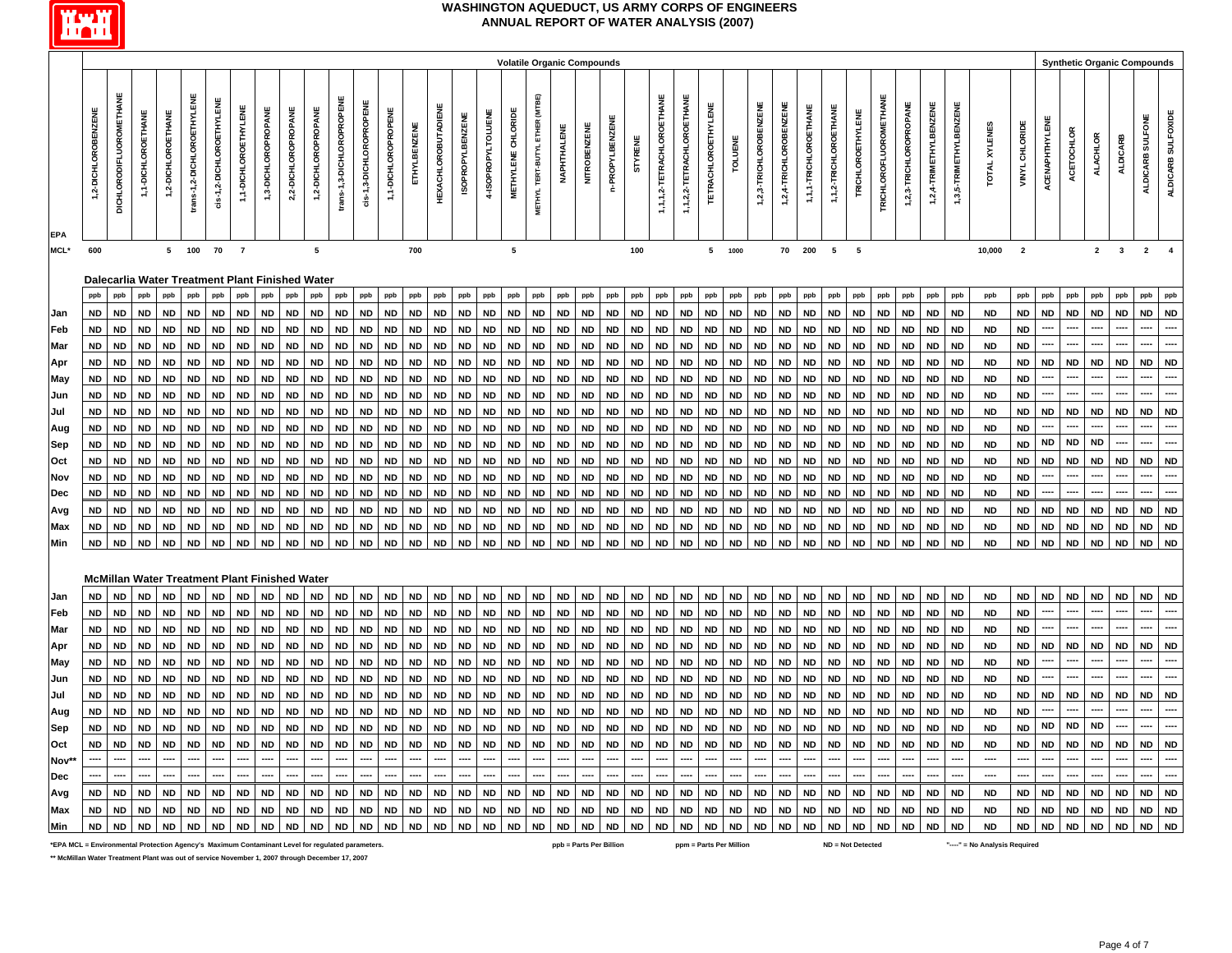

|             |                    |          |                                                        |                                                                        |                                 |                     |                                                                         |                                                            |             |                               |                              |                   |             |                          |                                                                                        |                                                   |                                             |   |             |        |                                 |                                         |              | <b>Synthetic Organic Compounds</b> |             |    |        |        |                            |                        |                                            |                  |   |                          |                   |                   |        |                       |                                    |                         |                   |                                                  |        |                               |
|-------------|--------------------|----------|--------------------------------------------------------|------------------------------------------------------------------------|---------------------------------|---------------------|-------------------------------------------------------------------------|------------------------------------------------------------|-------------|-------------------------------|------------------------------|-------------------|-------------|--------------------------|----------------------------------------------------------------------------------------|---------------------------------------------------|---------------------------------------------|---|-------------|--------|---------------------------------|-----------------------------------------|--------------|------------------------------------|-------------|----|--------|--------|----------------------------|------------------------|--------------------------------------------|------------------|---|--------------------------|-------------------|-------------------|--------|-----------------------|------------------------------------|-------------------------|-------------------|--------------------------------------------------|--------|-------------------------------|
| EPA         | 뎙<br>$\Omega$<br>₹ | ш<br>111 | ဖ<br>÷<br>۰<br>$\overline{\phantom{0}}$<br>œ<br>۰<br>œ | 2<br>$\overline{\phantom{0}}$<br>$\sim$<br>o<br>-<br>ပ<br>$\circ$<br>Ę | 8<br>$\sim$<br>∸<br>ő<br>ġ<br>€ | ≌<br>六<br>$\propto$ | $\tilde{\mathbf{r}}$<br>$\propto$<br>c<br><u>т</u><br>উ<br>$\circ$<br>ূ | $\tilde{a}$<br>$\sim$<br>$\epsilon$<br>$\circ$<br>$\alpha$ | ∾<br>ပ<br>o | ш<br>$\overline{z}$<br>E<br>4 | $\overline{\bf 6}$<br>o<br>m | ZON<br><b>BEN</b> | ÷<br>⋍<br>œ | ш.<br>ш.<br>ই<br>Ŋ<br>Ê, | z<br>$\tilde{\phantom{a}}$<br>$\Rightarrow$<br>౨<br>$\circ$<br>Ñ<br>z<br>$\cdots$<br>m | ∽<br>ш<br>$\sim$<br>$\rightarrow$<br>৺<br>9g<br>ш | ш<br>ш<br>ő<br>Ð<br><b>ZO(K)F</b><br>∼<br>뷞 | 울 | ۽<br>斋<br>ء | ပ<br>ᇃ | ⋍<br>$\tilde{\phantom{a}}$<br>m | $\overline{\phantom{a}}$<br>ö<br>₹<br>굶 | $\mathbf{u}$ | 뿔<br>щ<br>ü,<br>ن                  | $\sim$<br>ن | ັບ | ₽<br>ത | ш<br>e | -<br>╺<br>$\sim$<br>c<br>ပ | ÷<br>e<br>$\circ$<br>ω | ш<br>Ñ<br>-<br>ú<br>m<br>o<br>۰<br>≓<br>Ô. | ⊞<br>z<br>룿<br>ω | ပ | ш<br>a≣<br>$\alpha$<br>Ō | $\circ$<br>$\sim$ | る<br>ੁਰ<br>$\Box$ | $\sim$ | ш<br>e<br>c<br>œ<br>≏ | $\circ$<br>$\frac{\Omega}{\Omega}$ | $\circ$<br>≏<br>ō.<br>Ω | ۵<br>$\circ$<br>ö | $\overline{11}$<br>$\Rightarrow$<br>這<br>$\circ$ | m<br>ă | ပ<br>ပ<br>$\circ$<br>ný.<br>ຕ |
| <b>MCL*</b> |                    |          | 0.5                                                    | 0.5                                                                    | 0.5                             | 0.5                 | 0.5                                                                     | 0.5                                                        | 0.5         |                               |                              |                   |             |                          |                                                                                        | 0.2                                               |                                             |   |             |        |                                 |                                         |              |                                    |             | 40 |        |        |                            |                        |                                            |                  |   |                          |                   | 70 200            |        |                       |                                    |                         |                   |                                                  |        |                               |

#### **Dalecarlia Water Treatment Plant Finished Water**

|            | ppb  | ppb       | ppb       | ppb  | ppb       |           |      |      |           |      |           |           |            |         |           |               |           |           |           |           |      |      |           |           |           |           |           |      |       |              |           |           |           |           |      |           |           |           |       |                |      |          |           | ppb      |
|------------|------|-----------|-----------|------|-----------|-----------|------|------|-----------|------|-----------|-----------|------------|---------|-----------|---------------|-----------|-----------|-----------|-----------|------|------|-----------|-----------|-----------|-----------|-----------|------|-------|--------------|-----------|-----------|-----------|-----------|------|-----------|-----------|-----------|-------|----------------|------|----------|-----------|----------|
| <b>Jan</b> | ND.  |           | ND ND ND  |      |           | ND ND     | ND I | ND   | <b>ND</b> |      | ND ND     | <b>ND</b> | $\cdot$ ND | ND      | <b>ND</b> | <b>ND</b>     | ND        | <b>ND</b> | <b>ND</b> | ND        | ND I | ND   | <b>ND</b> |           | ND ND     | <b>ND</b> | <b>ND</b> | ND . | ND    | ND I         | ND        | ND        | ND        | ND        | ND I | ND        | ND        |           | ND ND | ND I           |      | ND ND    | ND ND     |          |
| Feb        | ---- | $---$     |           |      | ----      |           | ---- | ---- |           |      |           | ----      | ----       | ----    |           | ----          |           | ----      | ----      |           |      |      |           | ----      | ----      | $\cdots$  |           |      |       | ----         |           |           | $- - - -$ |           |      | ----      |           |           |       |                |      |          |           |          |
| Mar        |      | ----      |           |      |           |           |      |      |           |      |           |           |            |         |           |               |           |           | ----      |           |      |      |           |           |           | ----      |           |      |       |              |           |           |           |           |      |           |           |           |       |                |      |          |           |          |
| Apr        | ND.  | <b>ND</b> | <b>ND</b> |      | <b>ND</b> |           | ND.  | ND.  | ND        | ND.  |           |           | <b>ND</b>  |         | <b>ND</b> | <b>ND</b>     | <b>ND</b> |           |           |           | ND.  |      | <b>ND</b> | ND.       |           |           |           |      |       | <b>ND</b>    | <b>ND</b> |           |           | <b>ND</b> | ND.  | ND.       | <b>ND</b> | ND.       | ND    | <b>ND</b>      | ND.  | ND.      | <b>ND</b> | ND       |
| May        |      | ----      |           |      | ----      |           |      | ---- |           |      |           | ----      | ----       |         | ----      | $\frac{1}{2}$ |           | $- - - -$ | $\cdots$  |           |      | ---- |           | ----      | $- - - -$ | $\cdots$  |           |      | ----  | $\cdots$     |           |           |           |           |      | ----      |           |           |       |                |      |          |           |          |
| <b>Jun</b> |      |           |           |      |           |           |      |      |           |      |           |           |            |         |           |               |           |           |           |           |      |      |           |           |           |           |           |      |       |              |           |           |           |           |      |           |           |           |       |                |      |          |           |          |
| Jul        | ND.  | $N$ D     | ND        | ND   | <b>ND</b> | ND        | ND I | ND   | - ND      | ND I | <b>ND</b> | ND        | ND         | ND      | ND.       | ND .          | ND        | ND        | ND        | ND        | ND   | ND.  | ND        |           | ND ND     | ND        | ND        | ND   | ND.   | ND <b>ND</b> | ND.       | <b>ND</b> | ND        | <b>ND</b> | ND I | ND        | ND        |           | ND ND | ND             | ND   | ND       | <b>ND</b> | ND       |
| Aug        |      | ----      |           |      | ----      |           |      | ---- |           |      |           |           |            |         |           |               |           |           | ----      |           |      |      |           |           |           | $\cdots$  |           |      |       |              |           |           | $\cdots$  |           |      |           |           |           |       |                |      |          |           |          |
| Sep        | ND.  | ND        |           |      | ----      |           |      | ---- | ----      | 0.5  | ----      | $\cdots$  |            | ND ND I | ND        |               |           | ND ND ND  |           | ND ND     | ND I |      | ND ND     | ND.       | ----      | ----      | ND.       | ND I | $---$ |              | ND ND ND  |           |           | ND ND     | ---- | $- - - -$ | $\cdots$  | $---$     | ND.   | ND I           |      | ND ND    | $---$     | $\cdots$ |
| Oct        | ND.  | ND.       | ND.       | ND.  | ND.       | I ND I    | ND   | ND   | - ND      | ND I | ND.       | ND.       | IND I      | ND      | ND        | I ND          | ND        | ND.       | <b>ND</b> | IND.      | ND I | ND   | <b>ND</b> |           | ND ND     | <b>ND</b> | I ND      | ND I | ND.   | ND.          | ND.       | <b>ND</b> | <b>ND</b> | <b>ND</b> | ND I | <b>ND</b> | <b>ND</b> | ND.       | I ND  | ND I           | ND.  | I ND     | <b>ND</b> | I ND     |
| Nov        | ---- | ----      | ----      | ---- | ----      | $- - - -$ |      | ---- | ----      |      | ----      | $\cdots$  | ----       | ----    | $- - - -$ | $\cdots$      |           | ----      | $\cdots$  | ----      |      | ---- | ----      | ----      | ----      | $\cdots$  |           | ---- | ----  | $\cdots$     |           | ----      | $- - - -$ | ----      |      | ----      |           |           |       | $\overline{a}$ |      |          |           |          |
| Dec        |      | ----      |           |      | ----      |           |      | ---- |           |      |           | ----      |            |         | ----      | ----          |           |           | $\cdots$  |           |      |      |           |           |           | $\cdots$  |           |      |       |              |           |           | $\cdots$  |           |      |           |           |           |       |                |      |          |           |          |
| Avg        | ND.  | <b>ND</b> | ND.       |      |           | ND        | ND   | ND   | <b>ND</b> | ND.  |           | <b>ND</b> | ND         | ND      | ND.       | ND            | <b>ND</b> | ND        |           | <b>ND</b> | ND.  | ND.  | ND        | <b>ND</b> | ND        | <b>ND</b> | ND        | ND   | ND    | ND.          | ND        |           |           | <b>ND</b> | ND   | ND        | ND        | <b>ND</b> | ND    | ND             | ND.  | ND       | ND        | ND       |
| Max        | ND.  |           | ND ND ND  |      | <b>ND</b> | ND        | ND I |      | ND ND     |      | $0.5$ ND  | ND        | I ND I     | ND      | ND        | ND ND ND      |           |           |           | ND ND     | ND I |      | ND ND     |           | ND ND     | <b>ND</b> | ND        | ND   | ND    |              | ND ND ND  |           | <b>ND</b> | <b>ND</b> | ND I |           | ND ND     | <b>ND</b> | l ND  | ND I           | ND I | I ND     | ND ND     |          |
| Min        | ND.  |           |           |      |           |           |      |      |           |      |           |           |            |         |           |               |           |           |           |           |      |      |           |           |           |           |           |      |       |              |           |           |           |           |      |           |           |           |       |                |      | ND ND ND | ND ND     |          |
|            |      |           |           |      |           |           |      |      |           |      |           |           |            |         |           |               |           |           |           |           |      |      |           |           |           |           |           |      |       |              |           |           |           |           |      |           |           |           |       |                |      |          |           |          |

#### **McMillan Water Treatment Plant Finished Water**

| Jan                                                                                              |           |           | ND             | ND                       | ND.       | ND.            | ND            | ND.       | <b>ND</b> | ND                               | <b>ND</b>                | <b>ND</b>     | ND        | ND                   | ND        | ND.           | ND            | ND        | ND            | ND.                     | <b>ND</b> | <b>ND</b> | <b>ND</b> | ND        | <b>ND</b> | ND.       | ND        | <b>ND</b> | <b>ND</b>               | <b>ND</b> | ND        | <b>ND</b> | ND                | ND        | ND.       | ND        | ND        | ND.                           | ND        | ND        | ND                | <b>ND</b> | ND ND    |  |
|--------------------------------------------------------------------------------------------------|-----------|-----------|----------------|--------------------------|-----------|----------------|---------------|-----------|-----------|----------------------------------|--------------------------|---------------|-----------|----------------------|-----------|---------------|---------------|-----------|---------------|-------------------------|-----------|-----------|-----------|-----------|-----------|-----------|-----------|-----------|-------------------------|-----------|-----------|-----------|-------------------|-----------|-----------|-----------|-----------|-------------------------------|-----------|-----------|-------------------|-----------|----------|--|
| Feb                                                                                              | ----      | ----      | $\cdots$       | ----                     | ----      | $\cdots$       | $\cdots$      | $\cdots$  | ----      | ----                             | ----                     | ----          | $- - - -$ | ----                 | ----      | ----          | $\cdots$      | ----      | ----          | ----                    | ----      | ----      | ----      | $\cdots$  | ----      | ----      | ----      | ----      |                         | $\cdots$  | ----      | ----      | ----              | ----      | $\cdots$  | $---$     | ----      | ----                          | ----      | $---$     | ----              |           |          |  |
| Mar                                                                                              |           |           |                |                          |           |                | $\frac{1}{2}$ |           |           |                                  |                          |               | ----      | ----                 |           |               |               | ----      |               | ----                    | ----      |           |           |           |           |           |           |           |                         | ----      |           |           | ----              |           | ----      | ----      | $\cdots$  |                               |           |           | ----              |           |          |  |
| Apr                                                                                              | <b>ND</b> |           | <b>ND</b>      | <b>ND</b>                | <b>ND</b> | <b>ND</b>      | <b>ND</b>     | ND.       | <b>ND</b> | ND.                              | <b>ND</b>                | <b>ND</b>     | <b>ND</b> | <b>ND</b>            | ND.       | <b>ND</b>     | <b>ND</b>     | <b>ND</b> | <b>ND</b>     | <b>ND</b>               | <b>ND</b> | <b>ND</b> | <b>ND</b> | <b>ND</b> | ND.       | ND.       | <b>ND</b> | <b>ND</b> | ND                      | <b>ND</b> | <b>ND</b> | <b>ND</b> | ND                | <b>ND</b> | <b>ND</b> |           | <b>ND</b> | ND.                           | ND        | <b>ND</b> | l ND.             | ND        | ND ND    |  |
| May                                                                                              | ----      | ----      | $\cdots$       | $---$                    | ----      | ----           | $\cdots$      | ----      | $- - - -$ | ----                             | $---$                    | $\frac{1}{2}$ | ----      | $\cdots$             | ----      | $\frac{1}{2}$ | $\cdots$      | ----      | $\frac{1}{2}$ | ----                    | ----      | ----      | ----      |           |           |           |           |           |                         | ----      | ----      | ----      | $\frac{1}{2}$     |           | ----      | ----      | ----      | ----                          | $\cdots$  | $---$     | $\frac{1}{2}$     |           |          |  |
| Jun                                                                                              |           |           | ----           |                          |           |                | $\frac{1}{2}$ |           |           |                                  | ----                     | $---$         | ----      |                      |           |               |               | ----      |               | ----                    |           |           | ----      |           |           |           |           |           |                         | ----      |           |           | ----              |           | ----      | $- - - -$ | $\cdots$  | ----                          |           | ----      | -----             |           |          |  |
| Jul                                                                                              |           |           | <b>ND</b>      | <b>ND</b>                | ND.       | <b>ND</b>      | <b>ND</b>     | ND        | <b>ND</b> | <b>ND</b>                        | ND                       | ND            | ND        | <b>ND</b>            | ND.       | ND            | ND            | ND I      | <b>ND</b>     | <b>ND</b>               | ND        | ND        | <b>ND</b> | ND        | ND        | ND        | <b>ND</b> | ND        | ND                      | ND        | ND.       | <b>ND</b> | ND                | ND        | ND I      | ND        | <b>ND</b> | ND.                           | ND        | <b>ND</b> | ND ND             |           | ND ND    |  |
| Aug                                                                                              | ----      | ----      | $\cdots$       | $---$                    | ----      | $\overline{a}$ | ----          | $\cdots$  | ----      | ----                             | ----                     | ----          | ----      | $- - - -$            | ----      | ----          | $\cdots$      | ----      | $\frac{1}{2}$ | ----                    | ----      | $---$     | ----      | $\cdots$  |           |           | $---$     |           |                         | $\cdots$  |           | ----      | $\frac{1}{2}$     |           | ----      | $---$     | ----      | ----                          | $\cdots$  | $---$     | $\frac{1}{2}$     |           |          |  |
| Sep                                                                                              | <b>ND</b> |           | $\cdots$       | $\overline{\phantom{a}}$ |           |                | $\frac{1}{2}$ | $\cdots$  |           | 0.5                              | $\overline{\phantom{a}}$ | $\cdots$      | <b>ND</b> | <b>ND</b>            | <b>ND</b> | <b>ND</b>     | <b>ND</b>     | <b>ND</b> | ND I          | <b>ND</b>               | ND I      | <b>ND</b> | <b>ND</b> | <b>ND</b> | ----      | $- - - -$ | <b>ND</b> | <b>ND</b> | $\cdots$                | <b>ND</b> | <b>ND</b> | <b>ND</b> | <b>ND</b>         | <b>ND</b> | ----      | $- - - -$ | $\cdots$  | $- - - -$                     | <b>ND</b> | <b>ND</b> | ND ND             |           | $\cdots$ |  |
| Oct                                                                                              | ND        | <b>ND</b> | <b>ND</b>      | <b>ND</b>                | <b>ND</b> | <b>ND</b>      | <b>ND</b>     | ND.       | <b>ND</b> | ND I                             | <b>ND</b>                | <b>ND</b>     | ND        | <b>ND</b>            | ND.       | I ND          | ND            | <b>ND</b> | <b>ND</b>     | <b>ND</b>               | ND.       | <b>ND</b> | <b>ND</b> | <b>ND</b> | ND.       | ND.       | <b>ND</b> | ND.       | <b>ND</b>               | <b>ND</b> | <b>ND</b> | ND.       | ND                | <b>ND</b> | ND.       | <b>ND</b> | ND        | ND                            | <b>ND</b> | ND        | $\blacksquare$ ND | I ND      | ND ND    |  |
| Nov**                                                                                            |           | ----      | $\overline{a}$ |                          |           | $---$          | ----          |           |           | ----                             | ----                     | $\frac{1}{2}$ | ----      | $- - - -$            |           | ----          | $\frac{1}{2}$ | ----      | ----          | ----                    | ----      | ----      | ----      |           |           |           | ----      |           |                         | ----      |           | ----      | $---$             |           |           | ----      | $\cdots$  |                               |           | $---$     |                   |           |          |  |
| <b>Dec</b>                                                                                       |           |           | ----           |                          |           |                | ----          |           |           |                                  |                          |               | ----      |                      |           |               |               |           |               | ----                    |           |           |           |           |           |           |           |           |                         |           |           |           | ----              |           |           |           | ----      |                               |           |           |                   |           |          |  |
| Avg                                                                                              |           |           | <b>ND</b>      | <b>ND</b>                | ND        | <b>ND</b>      | <b>ND</b>     | ND.       | <b>ND</b> | $\blacksquare$ ND $\blacksquare$ | <b>ND</b>                | <b>ND</b>     | ND        | <b>ND</b>            |           | ND ND         | <b>ND</b>     | ND        | ND            | ND                      | <b>ND</b> | ND        | ND        | ND I      | ND.       | <b>ND</b> | <b>ND</b> | ND        | <b>ND</b>               | ND        | ND        | <b>ND</b> | ND                | <b>ND</b> | ND I      | ND        | ND        | ND                            | ND        | <b>ND</b> | $\cdot$ ND        | ND        | ND ND    |  |
| Max                                                                                              |           |           | <b>ND</b>      | <b>ND</b>                | ND        | <b>ND</b>      | <b>ND</b>     | <b>ND</b> | <b>ND</b> | 0.5                              | <b>ND</b>                | ND            | ND        | <b>ND</b>            | <b>ND</b> | ND            | ND            | ND        | ND            | <b>ND</b>               | ND.       | ND        | ND        | ND        | <b>ND</b> | ND.       | <b>ND</b> | ND        | ND                      | <b>ND</b> | ND        | ND        | ND                | <b>ND</b> | ND I      |           | <b>ND</b> | ND.                           | <b>ND</b> | <b>ND</b> | ND ND             |           | ND ND    |  |
| Min                                                                                              | <b>ND</b> | ND I      | <b>ND</b>      | ND I                     | ND I      |                | ND ND ND      |           | <b>ND</b> |                                  | ND ND ND ND ND           |               |           | $\cdot$   ND $\cdot$ | <b>ND</b> | l ND          | <b>ND</b>     | I ND      | $N$ D         | <b>ND</b>               | $N$ D     | <b>ND</b> | <b>ND</b> | <b>ND</b> | <b>ND</b> | ND.       | <b>ND</b> | <b>ND</b> | <b>ND</b>               | <b>ND</b> | <b>ND</b> | <b>ND</b> | <b>ND</b>         | <b>ND</b> | <b>ND</b> | <b>ND</b> | <b>ND</b> |                               | ND ND     |           | ND ND ND          |           | ND ND    |  |
| *EPA MCL = Environmental Protection Agency's Maximum Contaminant Level for regulated parameters. |           |           |                |                          |           |                |               |           |           |                                  |                          |               |           |                      |           |               |               |           |               | ppb = Parts Per Billion |           |           |           |           |           |           |           |           | ppm = Parts Per Million |           |           |           | ND = Not Detected |           |           |           |           | "----" = No Analysis Required |           |           |                   |           |          |  |

**\*\* McMillan Water Treatment Plant was out of service November 1, 2007 through December 17, 2007**

٦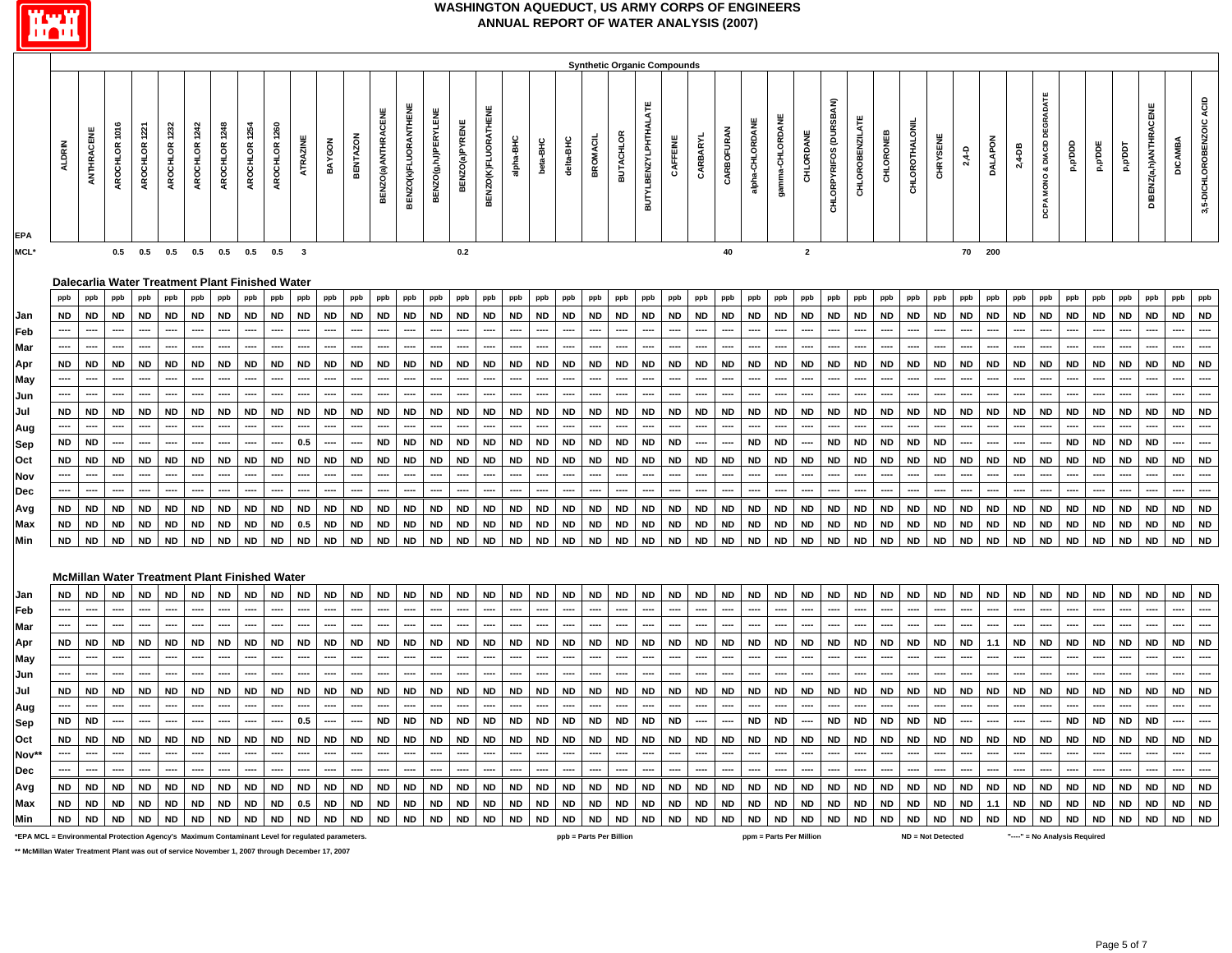

|             |                                                      |                                                |                                   |             |              |                                                        |   |             |                        |              |                                                               |                                            |                          |         |             |                          |                                          |        |                   |   |                                         | <b>Synthetic Organic Compounds</b> |                                                               |                          |    |                                                                        |                |     |                                                                                                       |                     |   |                               |                        |                                             |                        |                                                           |        |                                                    |     |         |  |
|-------------|------------------------------------------------------|------------------------------------------------|-----------------------------------|-------------|--------------|--------------------------------------------------------|---|-------------|------------------------|--------------|---------------------------------------------------------------|--------------------------------------------|--------------------------|---------|-------------|--------------------------|------------------------------------------|--------|-------------------|---|-----------------------------------------|------------------------------------|---------------------------------------------------------------|--------------------------|----|------------------------------------------------------------------------|----------------|-----|-------------------------------------------------------------------------------------------------------|---------------------|---|-------------------------------|------------------------|---------------------------------------------|------------------------|-----------------------------------------------------------|--------|----------------------------------------------------|-----|---------|--|
| EPA         | ਠ<br>$\overline{\alpha}$<br>$\circ$<br>풍<br>$\Omega$ | ົ<br>$\Delta$<br>٥<br><b>SC</b><br>O<br>ပ<br>ā | ⋍<br>۵<br>ш<br>$\overline{\circ}$ | 뽄<br>ш<br>ᅙ | ∾<br>-4<br>ъ | ш<br><b>T</b><br>朱<br>ш<br>$\sim$<br>÷.<br>亡<br>ш<br>ಲ | ш | Ë<br>ш<br>ō | Æ<br>ᆜ<br>굶<br>≉<br>ä. | ш<br>`ď<br>ä | z<br>$\circ$<br>$\overline{\phantom{a}}$<br>$\circ$<br>$\sim$ | 쁳<br>ш<br>o<br>ö<br>Ě<br>ž.<br>ā<br>$\sim$ | ⊞<br><b>BONIC</b>        | $\circ$ | ۰<br>£<br>ш | 즱<br>움                   | 亩<br>$\Omega$<br>$\frac{z}{\alpha}$<br>C | ۲<br>壷 | ¥<br>Ė.<br>ξ<br>ğ | 삤 | ш<br>Ø<br>$\circ$<br><b>.</b><br>э<br>O | ပ<br>蕈<br><u>. на т</u>            | XIDE<br>$\circ$<br>峀<br>$\sim$<br>$\mathbf \sigma$<br>Ш<br>T. | ш<br>-<br>$\epsilon$     | ш  | 뿦<br>ш<br>흫<br>C.<br>N<br>$\overline{\phantom{0}}$<br>৯<br>좂<br>ō<br>z | <b>SC</b><br>⋍ |     | $\widehat{\mathbf{a}}$<br>훀<br>÷<br>$\overline{\phantom{0}}$<br>-<br>∼<br>Ξ<br>ဖ<br>$\circ$<br>≏<br>る | ଳି<br>௨<br>$=$<br>ú | ≏ | –<br>$\overline{\phantom{0}}$ | $\bf m$<br>ē<br>ш<br>Σ | $\epsilon$<br>ပ<br>$\times$<br>$\circ$<br>빃 | ≃<br>ō<br>Ŧ.<br>ပ<br>쁳 | z<br>ត<br>$\overline{\phantom{0}}$<br>≃<br>$\overline{z}$ | 胃<br>들 | $\sim$<br>$\circ$<br>.≓<br><b>.</b><br>౿<br>z<br>÷ | ŏ   | G<br>o. |  |
| <b>MCL*</b> |                                                      |                                                |                                   |             | 400          |                                                        |   |             |                        |              |                                                               |                                            | $\overline{\phantom{a}}$ | 20      | 100         | $\overline{\phantom{a}}$ |                                          |        |                   |   | 700                                     | 0.4                                | 0.2                                                           | $\overline{\phantom{a}}$ | 50 |                                                                        |                | 0.2 |                                                                                                       |                     |   |                               |                        | 40                                          |                        |                                                           |        |                                                    | 200 |         |  |

#### **Dalecarlia Water Treatment Plant Finished Water**

|            |      |           |          |           |           |              |           |           |       |               |           |      |           |                          |           |             |               |           |                                  |               |           |           |      |           |           |           |       |             |           |                 |           |           |           |           |           |           |           |           |                        |           |           |           | ppb       |
|------------|------|-----------|----------|-----------|-----------|--------------|-----------|-----------|-------|---------------|-----------|------|-----------|--------------------------|-----------|-------------|---------------|-----------|----------------------------------|---------------|-----------|-----------|------|-----------|-----------|-----------|-------|-------------|-----------|-----------------|-----------|-----------|-----------|-----------|-----------|-----------|-----------|-----------|------------------------|-----------|-----------|-----------|-----------|
| Jan        | ND.  | <b>ND</b> | ND.      | ND        |           | ND   ND      | ND.       | <b>ND</b> | ND.   | <b>ND</b>     | <b>ND</b> | ND.  | ND        | <b>ND</b>                | ND I      | ND          | ND .          | <b>ND</b> | <b>ND</b>                        | ND I          | ND        | <b>ND</b> | ND.  | ND        | ND .      | ND        |       | ND ND       | <b>ND</b> | ND I            | ND        | <b>ND</b> | ND I      | <b>ND</b> | ND        | ND.       | ND        | <b>ND</b> | <b>ND</b>              | ND        | <b>ND</b> | <b>ND</b> | <b>ND</b> |
| Feb        | ---- | $- - - -$ | ----     |           | $----$    | ----         |           | $\cdots$  | ----  | ----          | $- - - -$ | ---- | $- - - -$ | ----                     | ----      | $-- -$      | $\frac{1}{2}$ | ----      | ----                             | $\cdots$      | ----      | ----      | ---- | ----      | $---$     | ----      | ----  | ----        | ----      |                 | $- - - -$ | $\cdots$  | ----      | ----      | $---$     | $\cdots$  | $- - - -$ | ----      | $\cdots$               | ----      | $\cdots$  |           | $\cdots$  |
| Mar        | ---- |           |          |           |           |              |           |           |       |               |           |      |           |                          |           |             |               |           |                                  |               |           |           |      |           |           |           |       |             |           |                 |           |           |           |           |           |           |           |           |                        |           |           |           |           |
| Apr        | ND.  | ND.       | ND.      | <b>ND</b> | <b>ND</b> | ND.          | ND.       | <b>ND</b> | ND.   |               | <b>ND</b> | ND.  | ND.       | - ND                     | - ND      | ND.         | ND.           |           | <b>ND</b>                        | ND.           | <b>ND</b> | ND.       | ND.  | <b>ND</b> | <b>ND</b> | ND.       | $N$ D | ND.         | <b>ND</b> | ND.             | <b>ND</b> | ∣ ND      | ND I      | ND.       | <b>ND</b> | <b>ND</b> | ND        | <b>ND</b> | ND.                    | ND.       | <b>ND</b> | ND.       | ND        |
| May        | ---- | $- - - -$ |          |           | ----      |              |           | $---$     |       | $\frac{1}{2}$ | $---$     |      | $- - - -$ | $----$                   |           | $---$       |               |           | ----                             | $\frac{1}{2}$ | ----      | ----      |      |           |           | $---$     | ----  | $\cdots$    | $- - - -$ |                 |           |           |           | $---$     |           |           | $---$     |           |                        | ----      |           |           |           |
| Jun        |      |           |          |           |           |              |           |           |       |               |           |      |           |                          |           |             |               |           |                                  |               |           |           |      |           |           |           |       |             |           |                 |           |           |           |           |           |           |           |           |                        |           |           |           |           |
| Jul        | ND   | ND I      | ND       | ND        |           | ND ND        | ND        | <b>ND</b> | ND.   | ND.           | <b>ND</b> | ND   | <b>ND</b> | <b>ND</b>                | <b>ND</b> | ND          | <b>ND</b>     |           | <b>ND</b>                        | ND.           | <b>ND</b> | <b>ND</b> | ND   | ND        | <b>ND</b> | ND        |       | ND ND       | <b>ND</b> | ND.             | <b>ND</b> | <b>ND</b> | ND I      | ND        | <b>ND</b> | ND        | ND        | <b>ND</b> | <b>ND</b>              | <b>ND</b> | ND        | <b>ND</b> | ND        |
| Aug        | ---- | $\cdots$  |          |           |           |              |           |           |       |               |           |      |           |                          |           |             |               |           |                                  | $\cdots$      |           |           |      |           |           |           | ----  |             | $- - - -$ |                 |           |           |           | $\cdots$  |           |           |           |           |                        |           |           |           |           |
| <b>Sep</b> | ---- | ND I      | ND.      | ND        |           | ND ND        | <b>ND</b> |           | ND ND | <b>ND</b>     | ND I      | ND.  | $\cdots$  | $\cdots$                 | $---$     | ND          | <b>ND</b>     |           | ND ND                            | $ND$ $---$    |           | <b>ND</b> | ND I | ND        | ND.       | ----      |       | ND ND       | ND        | ND I            | <b>ND</b> | ND        | <b>ND</b> | ----      | $\cdots$  |           | ND 0.05   | l ND      | <b>ND</b>              | <b>ND</b> | ----      | ----      | <b>ND</b> |
| <b>Oct</b> | ND.  | ND.       | ND.      | ND.       |           | ND ND        | ND.       | <b>ND</b> | ND    | ND.           | ND .      | ND   | <b>ND</b> | <b>ND</b>                | <b>ND</b> | ND.         | ND.           |           | <b>ND</b>                        | ND I          | ND I      | <b>ND</b> | ND.  | ND.       | ND        | ND        |       | ND   ND     | ND        | ND I            | ND        | ND        | ND I      | ND        | <b>ND</b> | ND.       |           | ND ND     | <b>ND</b>              | <b>ND</b> | I ND      | ND.       | <b>ND</b> |
| Nov        | ---- | $- - - -$ | ----     |           | ----      | ----         |           | ----      | ----  |               | $- - - -$ |      |           | $\overline{\phantom{a}}$ | $\cdots$  | $---$       |               | ----      | ----                             | $\cdots$      | ----      | ----      |      |           |           | ----      | ----  | ----        | ----      |                 | $- - - -$ | ----      | ----      | ----      |           |           | $- - - -$ |           |                        | ----      |           |           | $\cdots$  |
| Dec        |      | $\cdots$  |          |           |           |              |           |           |       |               |           |      |           |                          |           | $---$       |               |           |                                  |               |           | ----      |      |           |           |           |       |             | ----      |                 |           |           |           | ----      |           |           |           |           |                        |           |           |           |           |
| Avg        | ND   | <b>ND</b> | ND       | <b>ND</b> |           | ND ND        | <b>ND</b> | <b>ND</b> | ND    |               | ND I      | ND   | ND        | <b>ND</b>                | ND        | ND          | ND.           |           | <b>ND</b>                        | ND            | <b>ND</b> | <b>ND</b> | ND.  | ND        | <b>ND</b> | <b>ND</b> |       | ND ND       | <b>ND</b> | ND <sub>1</sub> | ND        | ND        | ND I      | ND        | ND        | ND I      |           | ND ND     | <b>ND</b>              |           | ND ND     | ND        | <b>ND</b> |
| Max        | ND.  | ND I      | ND.      | <b>ND</b> |           | ND.          | ND.       | <b>ND</b> | ND.   |               | ND.       | ND.  | ND.       | <b>ND</b>                | ND.       |             |               |           |                                  | ND.           | ND I      | ND        | ND.  | ND        | ND        | ND        |       | ND ND       | <b>ND</b> | ND              | <b>ND</b> | <b>ND</b> | ND I      | ND.       | ND        |           | 0.05      | ND        | ND                     | ND        | I ND      | ND        | ND        |
| Min        | ND I |           | ND ND ND |           |           | ND   ND   ND |           |           | ND ND |               | ND ND     |      | ND ND     |                          |           | ND ND ND ND |               |           | ND   ND   ND   ND   ND   ND   ND |               |           |           |      |           | ND I      | ND        |       | ND ND ND ND |           |                 | <b>ND</b> |           | ND ND ND  |           |           |           |           |           | ND   ND   ND   ND   ND |           | ND ND     |           | l ND      |
|            |      |           |          |           |           |              |           |           |       |               |           |      |           |                          |           |             |               |           |                                  |               |           |           |      |           |           |           |       |             |           |                 |           |           |           |           |           |           |           |           |                        |           |           |           |           |

#### **McMillan Water Treatment Plant Finished Water**

| Jan                                                                                              |           | <b>ND</b>     | <b>ND</b> |               | <b>ND</b>        | <b>ND</b> | <b>ND</b> | <b>ND</b> | ND.       | <b>ND</b> | <b>ND</b> |           | <b>ND</b> | ND     | <b>ND</b> | <b>ND</b> | <b>ND</b>         | <b>ND</b> | <b>ND</b> | <b>ND</b>         | <b>ND</b> | <b>ND</b> | <b>ND</b>  | <b>ND</b> | <b>ND</b> | ND.       | ND.       | <b>ND</b> | <b>ND</b> | <b>ND</b> | <b>ND</b> | <b>ND</b> | ND.  | <b>ND</b> | ND        | ND            | <b>ND</b>  | ND        | <b>ND</b> | <b>ND</b> | <b>ND</b> | <b>ND</b> | <b>ND</b> |
|--------------------------------------------------------------------------------------------------|-----------|---------------|-----------|---------------|------------------|-----------|-----------|-----------|-----------|-----------|-----------|-----------|-----------|--------|-----------|-----------|-------------------|-----------|-----------|-------------------|-----------|-----------|------------|-----------|-----------|-----------|-----------|-----------|-----------|-----------|-----------|-----------|------|-----------|-----------|---------------|------------|-----------|-----------|-----------|-----------|-----------|-----------|
| Feb                                                                                              | ----      | $\cdots$      | ----      | $\frac{1}{2}$ | ----             |           | $---$     | $\cdots$  |           | ----      |           |           | ----      | $----$ | ----      | ----      | ----              |           | ----      | ----              | $----$    | ----      |            | ----      | $---$     |           | ----      | $---$     |           | ----      | $---$     |           | ---- | ----      |           | $\frac{1}{2}$ | $\cdots$   |           | ----      | ----      |           |           |           |
| <b>Mar</b>                                                                                       | ----      | $\frac{1}{2}$ |           |               |                  |           | ----      |           |           | ----      |           |           | ----      |        | $\cdots$  | ----      | ----              |           | ----      | ----              |           | ----      |            |           | ----      |           |           | $- - - -$ |           |           | ----      |           |      | ----      |           |               | ----       |           |           | ----      |           |           |           |
| Apr                                                                                              |           | ND I          | ND        | <b>ND</b>     | <b>ND</b>        | <b>ND</b> | <b>ND</b> | <b>ND</b> | ND        | <b>ND</b> | ND.       | <b>ND</b> | <b>ND</b> | ND I   | ND        | ND        | ND.               | ND        | <b>ND</b> | $\blacksquare$ ND | <b>ND</b> | <b>ND</b> | ND         | <b>ND</b> | ND        | ND.       | ND.       | ND        | <b>ND</b> | <b>ND</b> | <b>ND</b> | <b>ND</b> | ND I | ND        | <b>ND</b> | <b>ND</b>     | ND         | <b>ND</b> | <b>ND</b> | ND   ND   |           | <b>ND</b> | <b>ND</b> |
| May                                                                                              | ----      | $---$         |           | $\cdots$      | $---$            |           | ----      | $\cdots$  |           | ----      |           |           | ----      |        | ----      | ----      |                   |           | ----      | $\frac{1}{2}$     |           | ----      |            |           | ----      |           | ----      | $---$     |           |           | $---$     |           |      | ----      |           | ----          |            |           | ----      | ----      |           |           |           |
| Jun                                                                                              | ----      | $---$         |           |               |                  |           | ----      |           |           |           |           |           |           |        |           | ----      |                   |           | ----      |                   |           | ----      |            |           | ----      |           |           |           |           |           | ----      |           |      | ----      |           |               | ----       |           |           |           |           |           |           |
| Jul                                                                                              | <b>ND</b> | ND I          | ND.       | ND.           | ND I             | ND.       | <b>ND</b> | ND I      | ND.       | <b>ND</b> | <b>ND</b> | <b>ND</b> | <b>ND</b> |        | ND ND     | ND        | $\cdot$ ND        | ND        |           | ND ND             | ND        | ND        | $\cdot$ ND | ND        | ND        | ND.       | ND.       | <b>ND</b> | <b>ND</b> | ND ND     |           | <b>ND</b> | ND I | ND        | l ND.     | <b>ND</b>     | <b>ND</b>  | <b>ND</b> | <b>ND</b> | ND ND     |           | <b>ND</b> | <b>ND</b> |
| Aug                                                                                              | ----      | $\cdots$      | $- - - -$ | $\frac{1}{2}$ |                  |           | ----      | $\cdots$  | ----      | ----      |           |           | ----      | $---$  | ----      | ----      | ----              |           | ----      | ----              |           | ----      |            |           |           |           | ----      | ----      |           |           | ----      |           | ---- | ----      |           | ----          | ----       |           | ----      | ----      |           |           |           |
| Sep                                                                                              | ----      | ND.           | <b>ND</b> | <b>ND</b>     | <b>ND</b>        | <b>ND</b> | <b>ND</b> | ND.       | <b>ND</b> | <b>ND</b> | ND.       | <b>ND</b> | $\cdots$  | $---$  | ----      | <b>ND</b> | <b>ND</b>         | <b>ND</b> | <b>ND</b> | <b>ND</b>         | $\cdots$  | <b>ND</b> | <b>ND</b>  | <b>ND</b> | <b>ND</b> | $---$     | ND.       | <b>ND</b> | <b>ND</b> | <b>ND</b> | <b>ND</b> | <b>ND</b> | ND.  | $---$     | $\cdots$  |               | ND 0.07 ND |           | <b>ND</b> | <b>ND</b> | $\cdots$  | $---$     | <b>ND</b> |
| <b>Oct</b>                                                                                       | <b>ND</b> | ND I          | ND        | ND.           | <b>ND</b>        | ND.       | <b>ND</b> | ND        | ND.       | <b>ND</b> | ND.       | <b>ND</b> | <b>ND</b> | ND I   | ND        | ND        | $\blacksquare$ ND | ND        | <b>ND</b> | ND                | <b>ND</b> | <b>ND</b> | ND         | ND        | ND        | ND.       | ND.       | ND        | <b>ND</b> | ND ND     |           | <b>ND</b> | ND . | ND        | ND        | <b>ND</b>     | ND         | <b>ND</b> | ND        | <b>ND</b> | $N$ D     | <b>ND</b> | ND        |
| Nov**                                                                                            |           | $---$         | ----      |               |                  |           |           |           |           |           |           |           |           |        |           |           |                   |           |           |                   |           |           |            |           |           |           |           |           |           |           |           |           |      | ----      |           |               |            |           |           |           |           |           |           |
| <b>Dec</b>                                                                                       |           |               |           |               |                  |           |           |           |           |           |           |           |           |        |           |           |                   |           |           |                   |           |           |            |           |           |           |           |           |           |           |           |           |      |           |           |               |            |           |           |           |           |           |           |
| Avg                                                                                              | <b>ND</b> | <b>ND</b>     | ND        | ND.           | <b>ND</b>        | ND        | <b>ND</b> | ND        | ND.       | <b>ND</b> | ND.       | <b>ND</b> | <b>ND</b> | ND.    | ND        | ND        | ND .              | ND        | <b>ND</b> | $\blacksquare$ ND | <b>ND</b> | <b>ND</b> | ND         | <b>ND</b> | <b>ND</b> | ND.       | ND.       | <b>ND</b> | <b>ND</b> | <b>ND</b> | ND        | <b>ND</b> | ND I | ND        | ND        | ND.           | ND         | <b>ND</b> | <b>ND</b> | ND        | I ND      | <b>ND</b> | <b>ND</b> |
| <b>Max</b>                                                                                       | ND.       | ND I          | ND        | ND            | <b>ND</b>        | <b>ND</b> | <b>ND</b> | ND I      | ND I      | ND        | ND        | ND        | <b>ND</b> |        | ND ND     | <b>ND</b> | ND ND             |           |           | ND ND             | ND        |           | ND ND ND   |           | <b>ND</b> | <b>ND</b> | ND I      | ND        | <b>ND</b> |           | ND   ND   | ND        | ND I | ND ND     |           |               | ND 0.07 ND |           | ND        |           | ND ND     | ND I      | <b>ND</b> |
| <b>Min</b>                                                                                       | ND.       | ND I          | <b>ND</b> | ND.           | $\sim$ ND $\sim$ | <b>ND</b> | <b>ND</b> | <b>ND</b> | <b>ND</b> |           | ND ND     | <b>ND</b> | <b>ND</b> | ND ND  |           | <b>ND</b> | <b>ND</b>         | <b>ND</b> | <b>ND</b> | $\blacksquare$ ND | <b>ND</b> |           | ND ND      | l ND      | ND.       | <b>ND</b> | <b>ND</b> | <b>ND</b> | <b>ND</b> | <b>ND</b> | <b>ND</b> | <b>ND</b> | ND I | <b>ND</b> | l ND      | <b>ND</b>     |            | ND ND     | l ND l    | <b>ND</b> | l ND      | ND I      | <b>ND</b> |
| *EPA MCL = Environmental Protection Agency's Maximum Contaminant Level for regulated parameters. |           |               |           |               |                  |           |           |           |           |           |           |           |           |        |           |           |                   |           |           |                   |           |           |            |           |           |           |           |           |           |           |           |           |      |           |           |               |            |           |           |           |           |           |           |

**\*\* McMillan Water Treatment Plant was out of service November 1, 2007 through December 17, 2007**